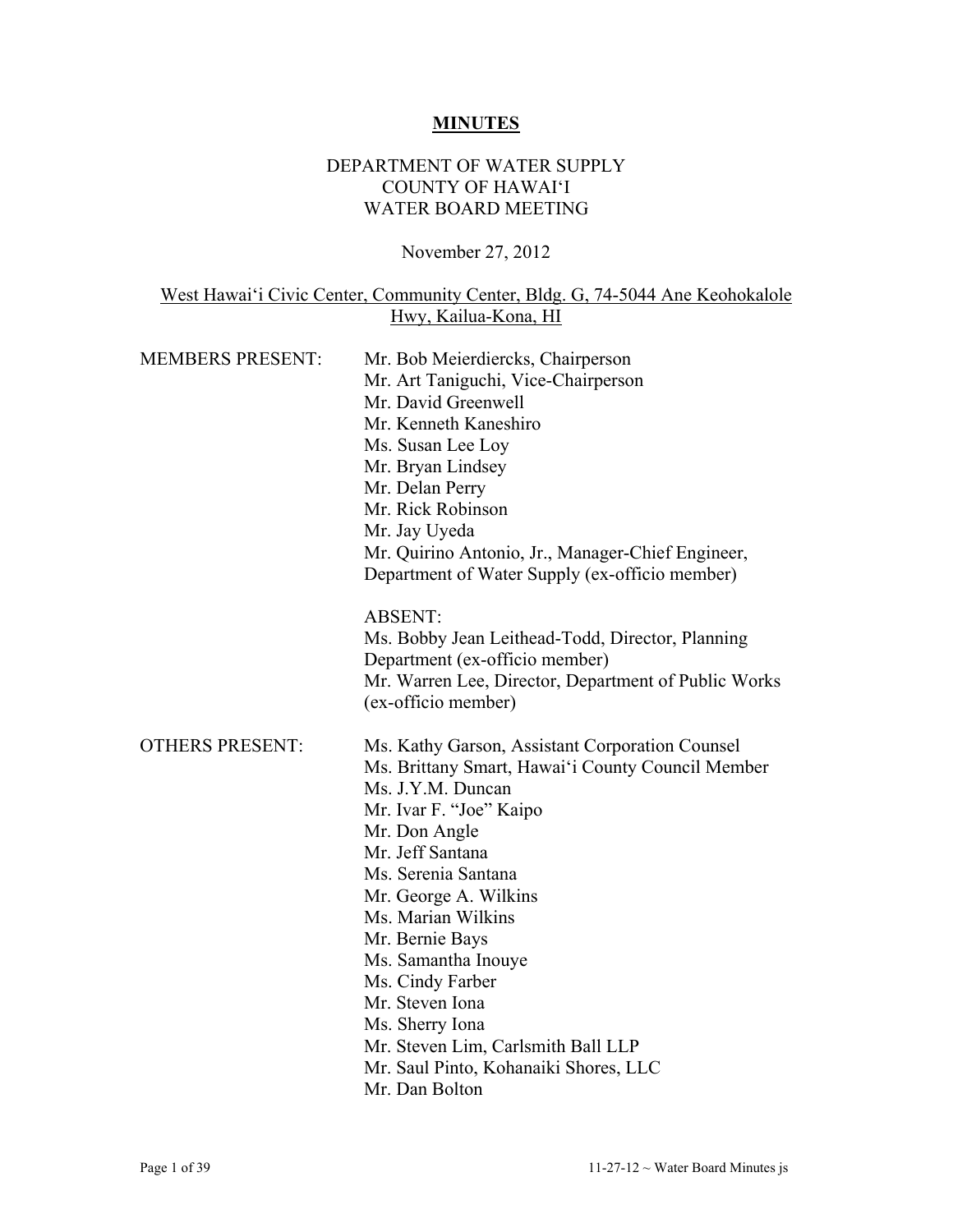Ms. Jan Bolton Ms. Serenia Santana Ms. Louann Ah Yee Mr. Jordan Santos Kanakamaikai Mr. Ed Case, Bays Lung Rose Holma Mr. Bernie Bays, Bays Lung Rose Holma Ms. Erin Miller, West Hawai'i Today Mr. Aaron Kalau Mr. Kaimi Judd, Kohanaiki Shores, LLC Mr. David Matisse, Public Utilities Commission Department of Water Supply Staff Mr. Keith Okamoto, Deputy Mr. Kurt Inaba, Engineering Division Head Mr. Daryl Ikeda, Chief of Operations Ms. Candace Pua, Assistant Waterworks Controller Ms. Kanani Aton, Public Information and Education Specialist Ms. Julie Myhre, Energy Management Analyst Mr. Robert Ravenscraft, Water Service District Supervisor II

**1) CALL TO ORDER** – Chairperson Meierdiercks called the meeting to order at 10:00 a.m.

## **2) STATEMENTS FROM THE PUBLIC**

Chairperson Meierdiercks announced that written testimonies were received from Ms. Cindy Farber regarding the Ocean View standpipe facility, from Ms. J.Y.M. Duncan regarding the Ocean View standpipe facility, and from Mr. George A. Wilkins regarding the status of the development of the Wai'aha water well and the status of remediation of the problem of excess salt concentrations in water delivered to Ali'i Drive and Kailua-Kona.

*The following oral testimonies are recorded verbatim:* 

**CHAIRPERSON MEIERDIERCKS:** "First testifier is Brittany Smart, testifying on No. 7, Ka'u, HOVE Water System, and No. 8, Board Ad Hoc (Finance) Committee Report. Brittany?

**MS. SMART:** Thank you very much. Um, is this thing on? Okay. Thank you very much for the meeting today. Just wanted to update you. Our Resolution asking for the Legislative Auditor to review the permit award process and the permit compliance procedures did pass. I know they're in the initial stages of laying out the scope. Um, I would encourage this Board, if they haven't already, to reach out to the Legislative Auditor.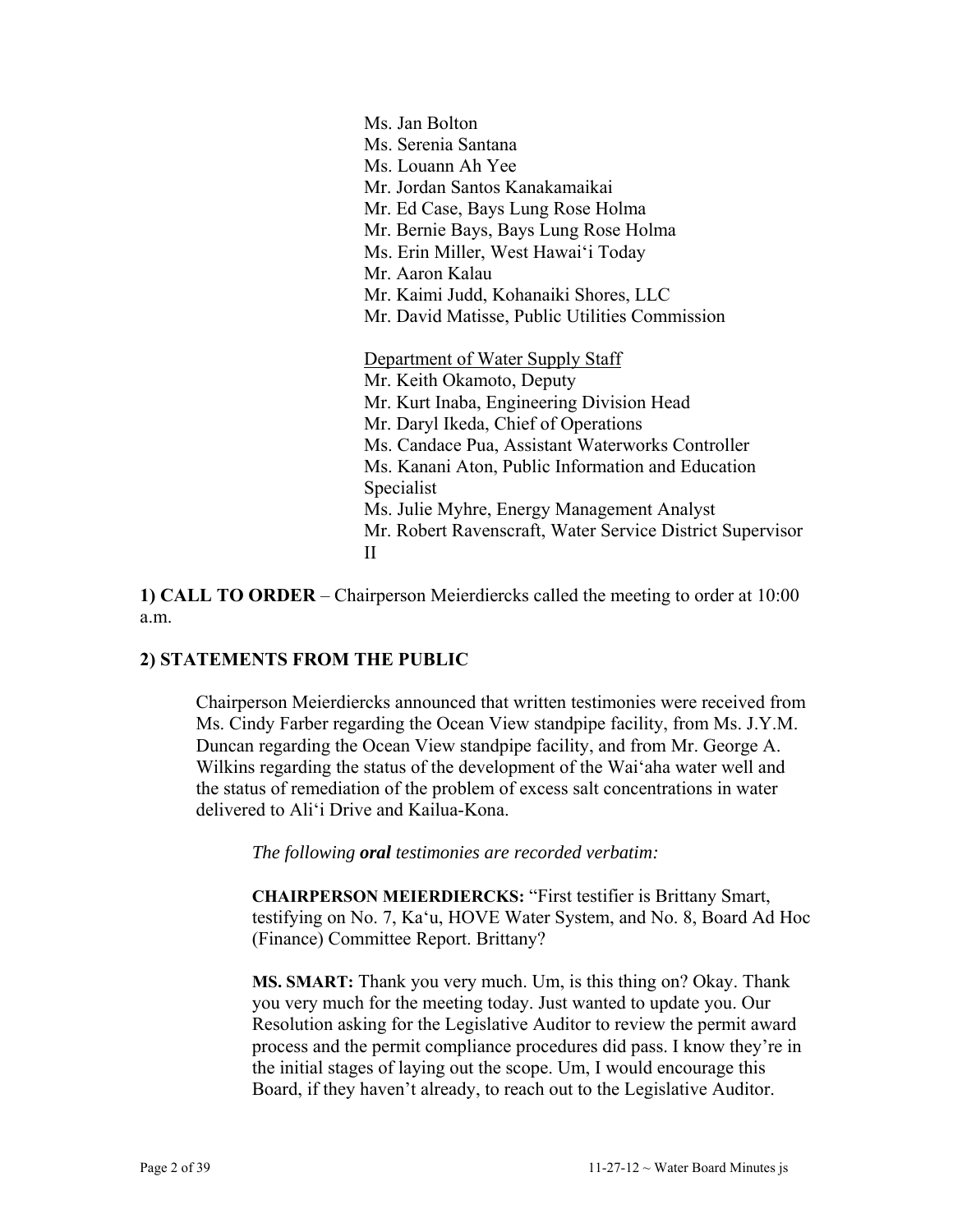Now would be a great time to provide input. Um…if you guys have any concerns, that would be a great way to address them. I'm here to answer any questions, should it come up in the Agenda, and should you have any. And I just wanted to provide you an update on that. As to the Ad Hoc Finance Committee Report, I would just like to state my strong support of switching over to Oahu's billing system. I know the Department and DEM have been working for a long time trying to have a joint billing system, so we can appropriately charge for waste water collection fees. Um…I think it's a good move. I am under the impression that DEM is moving into the Water Supply offices in Hilo, and I look forward to this Board approving any measures of moving forward with an Oahu billing system, so we can more appropriately garner the fees that we are due. Thank you.

**CHAIRPERSON MEIERDIERCKS:** Thank you, Brittany. Number 2 testifier: Ms. J.Y.M. Duncan.

**MS. DUNCAN:** Good morning. Thank you for the opportunity to speak of my concerns.

**CHAIRPERSON MEIERDIERCKS:** Okay, now. I'm going to ask all the testifiers to speak up because these are for recording purposes – not for amplification – so people in the back are having a hard time hearing.

**MS. DUNCAN:** Okay, should I stand?

**CHAIRPERSON MEIERDIERCKS:** No, you're okay. You're fine.

**MS. DUNCAN:** Okay. This is the text of my oral testimony. I've also included a text of my written testimony, which is similar. Thank you for hearing our concerns. As a Big Island resident since 1977 (35 years), active in Ka'u/Ocean View area since 2000, a retired DOE teacher, growing fruit and vegetables on two forested acres – I invite you to imagine life in the high dry desert of Kahuku – no County water pipes, meager rainfall, catchment tanks, dependent on professional haulers trucking thousand of gallons of water to pump into the water tank near your house; trusting those truckers to be safe, experienced, legally licensed by the County, State, federal government, whose lawmakers have designed rules and regulations to protect the public – such as a driver's license to operate huge heavy trucks on the highways and streets, one million dollars of liability insurance, safety inspection and P.U.C. license, of course, a General Excise Tax license, an IRS number, all obtained before doing business, *before* getting a meter, not *after*. Sadly, mistakes were made. Nearly everyone wants to correct the situation, make it *pono*, right. The first come, first served method, in the dark outside of regular business hours, next, a proposed lottery? Both of these gambles are more suitable to the big sale or the big show – but are not appropriate to protect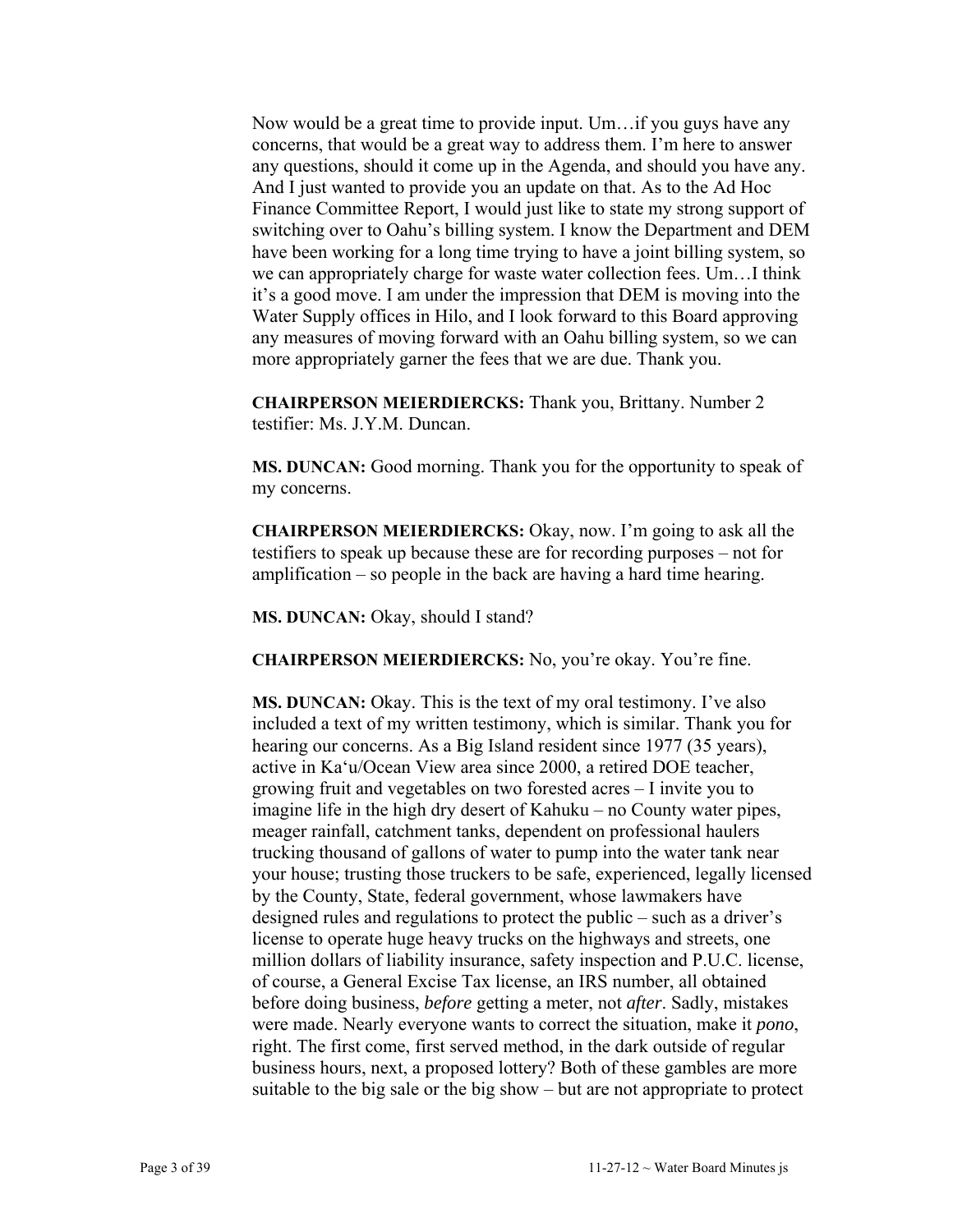the safety needs of those who depend on water for health, safety, life itself. We need public servants like yourselves to research and to design legal protections for both providers and consumers, and government entities themselves. The last process has presented our community with a near monopoly by one water hauler, multiple meters going to family members and employees, who each may or may not be qualified for any required licensing. Only one new business owner that day had fulfilled all licensing requirements; he contracted for one meter. But our long-term, fully licensed and experienced business haulers were left out, because they couldn't spend the night in the Water Board parking lot to "qualify" for a meter – about their combined records of over three decades of serving elderly, poor, non-profits, fire fighting for free, plus hundreds of households depending on them for regular water deliveries. We need all qualified, licensed haulers, competing with each other to deliver clean water safely, conveniently from the standpipes, hopefully less costly to consumers. Healthy competition is good for the economy – be it local, national, or world. Let each legal, fully licensed water hauling business (not individuals) contract one or two meters to supply water to homes, farms, businesses. We wish for you – energy, ideas – as you hear and read testimonies, research licensing requirements (finding out who actually is licensed), then overhauling the system to devise fair solutions to make licensed…

**CHAIRPERSON MEIERDIERCKS:** Your time is up. Summarize, please.

**MS. DUNCAN:**…Local water haulers to serve their loyal appreciative customers.

#### **CHAIRPERSON MEIERDIERCKS:** Is that it?

**MS. DUNCAN:** That's it.

**CHAIRPERSON MEIERDIERCKS:** Thank you very much.

**MS. DUNCAN:** I was not given and remuneration or consideration for my testimony. I do it for God and community, and for the State and County of Hawai'i.

**CHAIRPERSON MEIERDIERCKS:** Thank you. Next testifier, on the HOVE Water System: Ivan (sic) F. Kaipo, a.k.a "Joe."

**MR. KAIPO:** Good morning, Mr. Chairperson and members of the Board. Good morning and thanks for taking the time, and energy and ambition to clear up this thing once and for all. I'm a person that believes in competition, and I think that everybody has a right to be able to live and work and do whatever, the best you can in your life to get ahead. But I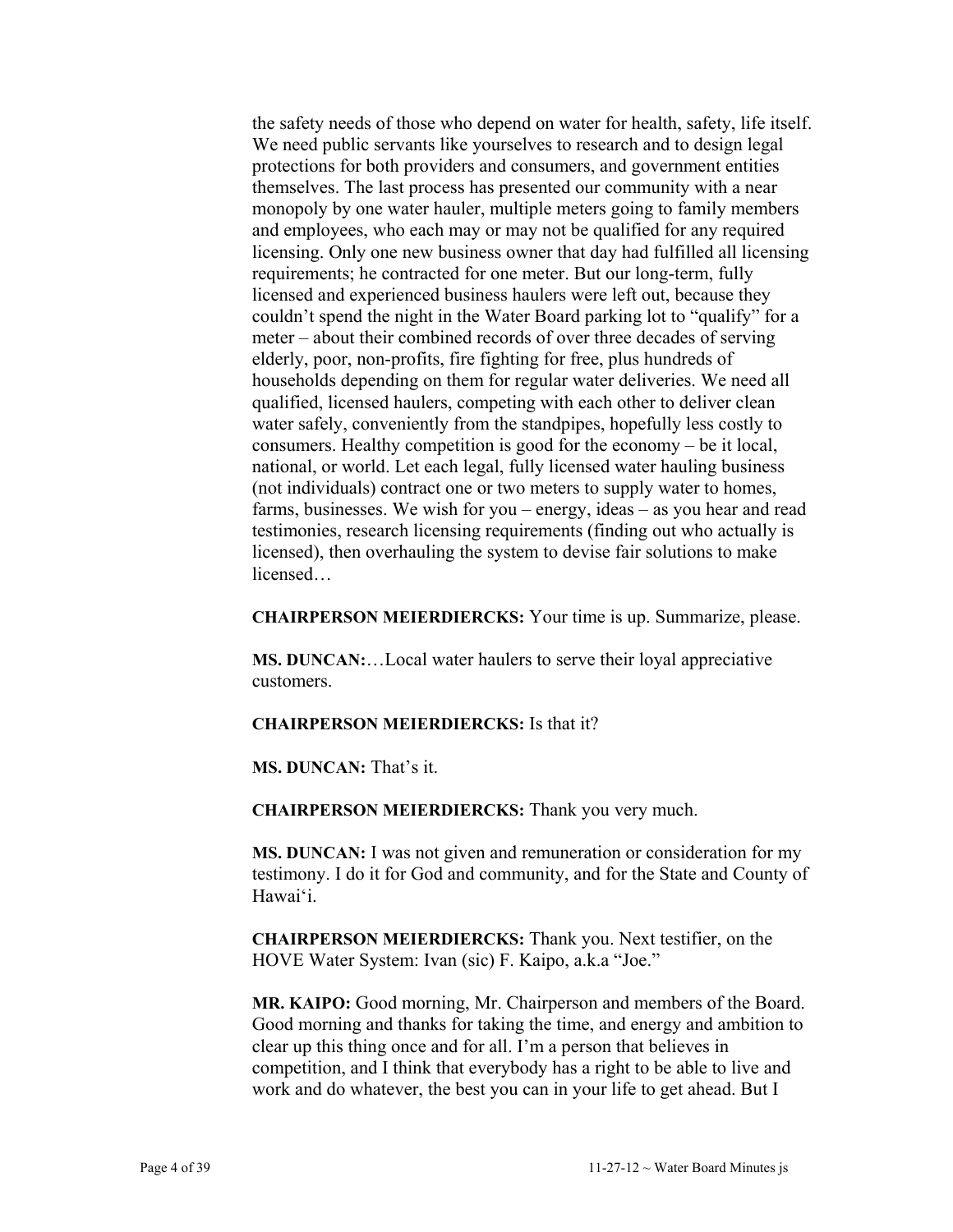also believe, like the president said after his speech, so long as it's done properly…That we're doing it, and on the same page as everybody else. That's all I'm concerned about. I'm not worried about the other companies. Everybody has problems. But I do…I'm speaking personally, for myself… I've done, from Day One, with the P.U.C., which took me almost a year and a half. And there's so many things that go on right now. For the last… since 1986, when I was an operations manager for one of the touring companies, and people with no license… And you write to the P.U.C.; there's nothing done. So what we need to do, once this is done, that the Corporal (sic) Counsel, with the lawyers for the County or the State… has to find, in a right manner, that we are all protected, because water is a necessity. We need something. So for us, we pay million dollar coverage, property damage, liability, da, da, da, da, da. Somebody doesn't have it; it's not proper. Okay? Overhead is very important for us, and sometimes we have hard, hard time. But I do know that I'm legal, and Lehua is my company. Check it out. We have everything that's legal that you want to find out with us. We'd be happy to share with the Water Board or anybody else in the Corp. Counsel…anything. And I do wish everybody would cooperate, and what we're looking for is, Number One, be legal for our customers, okay? Because it's gonna come out of your pockets, and everybody else. And then, go for it. Okay? Uh, thank you very much, you folks. And I hope you folks will find a right decisions (sic), to move this thing on a proper manner…manner, that has taken so much time. Okay? Aloha, have a nice day. Thank you.

**CHAIRPERSON MEIERDIERCKS:** Thank you. Next testifier on HOVE water: Don Angle.

**MR. ANGLE:** Good morning. I, uh, I'm just a regular resident out in Ocean View, and I get water like anybody else. I don't have any connection to the water companies, or any of this. But I do know that a friend of mine does drive a water truck, and he was telling me, like, two months prior to all this stuff going down, that he know when the Board meeting was gonna be; that he had to be there. I mean, I've watched, since this has gone…you know, since they started hauling water from there, my water has gone down in price, so I mean, that's fair. And we look around, anyplace you go, even within this past weekend, you know, they're talking about first come, first served. You look around, and that's the way America runs. You know, if you want something, you get in line, and you wait. And there's people, like over in Oahu, just on the news this last weekend, they sit in line for two days outside of a store just to get something. Well, these guys that wanted the meters, they knew it. They knew it two months ahead of time. And they had a choice: to be there, or not be there. So I mean, you know, it's the American way. It's what we do here. You know? And everything was fair. Everybody knew about it. If they didn't show up, so what? And again, like I say, I don't have a water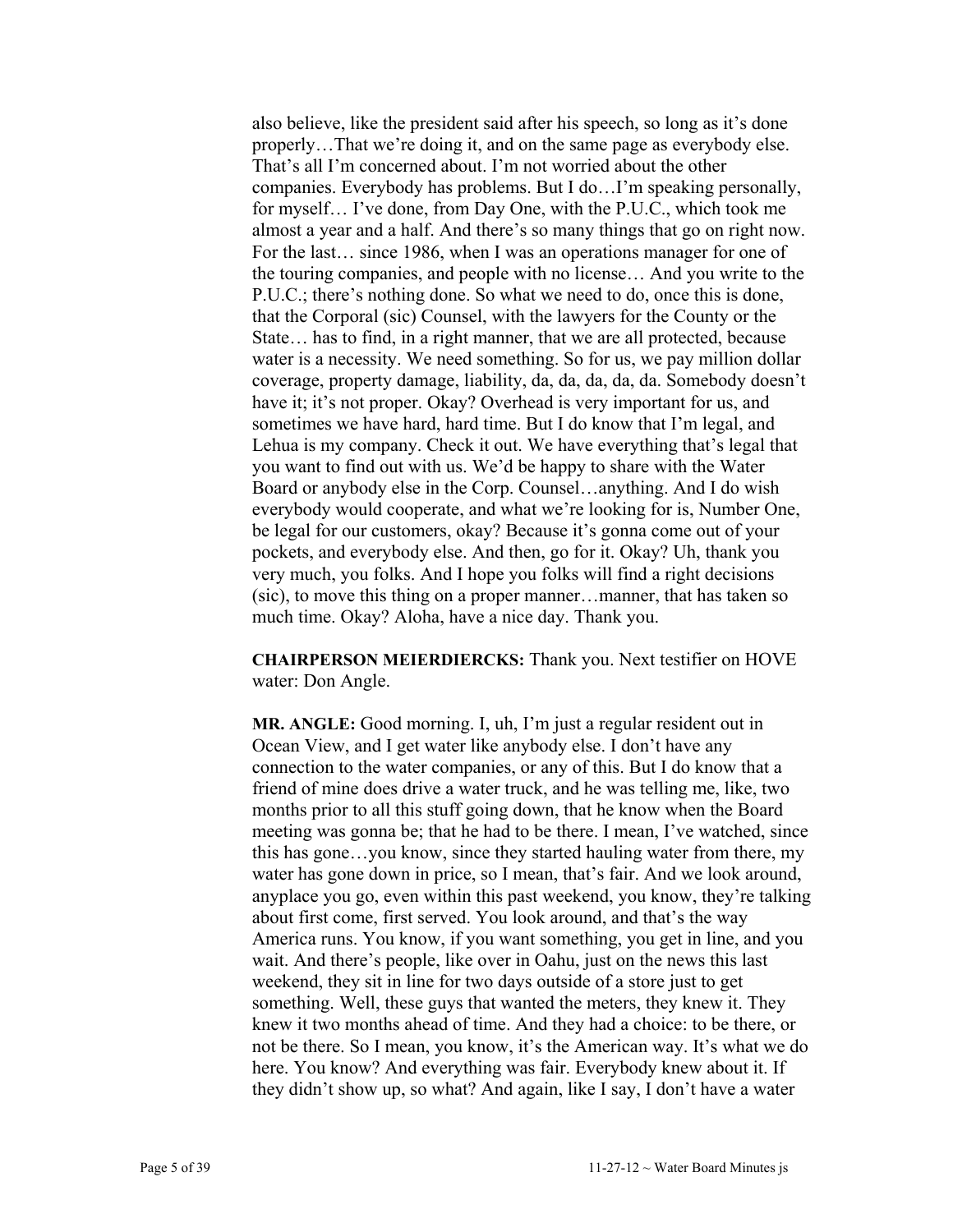truck; I don't haul. All I do is just get my water. And I've seen my price of water go down. That's all I gotta say. So it's fair.

**CHAIRPERSON MEIERDIERCKS:** Thank you, Don. Next speaker on HOV (sic) water: Jeff Santana.

**MR. SANTANA:** Good morning. My name is Jeff Santana. Sorry, I had to write this down, or I'd probably forget what I wanted to say. I own one of those meters out in Ocean View, and I drive one of those water trucks that everybody is so-called saying is "illegal." I read the requirements in the newspaper, and I talked to Cyrus, and he told me the requirements. You know…doors opened at 8:00. Everybody knew that; it was posted in the papers. Cyrus called everybody, and I was there at 3:00. Yeah, I wanted to get a meter, you know. I have a handicapped son, okay? I mean, I've been caring for him since he was two years old, and now, because of people having tantrums here…they didn't get their meters. They never showed up. Everybody's saying I can't support my son? Is that, is that what I'm understanding? You know, I was… I'm handicapped myself, but I try every day to work, to keep my son going, you know…to keep my son through school, get his hearing aids, get whatever he needs. You know, I depend on the meter; I depend on my trucks. My truck… Everybody is complaining about P.U.C. Well, I got out from under my brother's corporation; I got my P.U.C. I'm waiting for…you know, I sent all the paperwork in, I got the insurance. I got the business license, the tax clearance. Everything needed, I have. You know? And my truck is legal. I have the safety checks, registration. I've been driving for 24, 25-plus years, running heavy equipment most of my life. And you know, people having tantrums because they didn't get their meters. Well, you know, I try hard every day. And I'm out there, like everybody else. But I'm out there, not for me. I'm out there for my son. If it was just for me, I wouldn't have cared. I wouldn't have gone to get a meter. You know, I do this for my son every day. And now, they're telling me I can't do this because of my son, because I can't support my son because they're saying I don't have everything proper. Everything was proper. I was there at the meeting, you know, at the Board, at the meetings, and I was there to get the meter. My brother didn't know I was gonna be there. I showed up; I got my meter. I went back; I worked. I did my job, for my son. That's all I got. Thank you.

**CHAIRPERSON MEIERDIERCKS:** Thank you. Next testifier, on Wai'aha: George Wilkins.

**MR. WILKINS:** Good morning, Mr. Chairman, members of the Water Board. My name is George Wilkins. I was a member, representing North Kona from 2002 to 2007, so much of my one-page testimony will be recollections of things that happened. My glasses… I'm talking about the development of the Wai'aha Water Well status, and status of remediation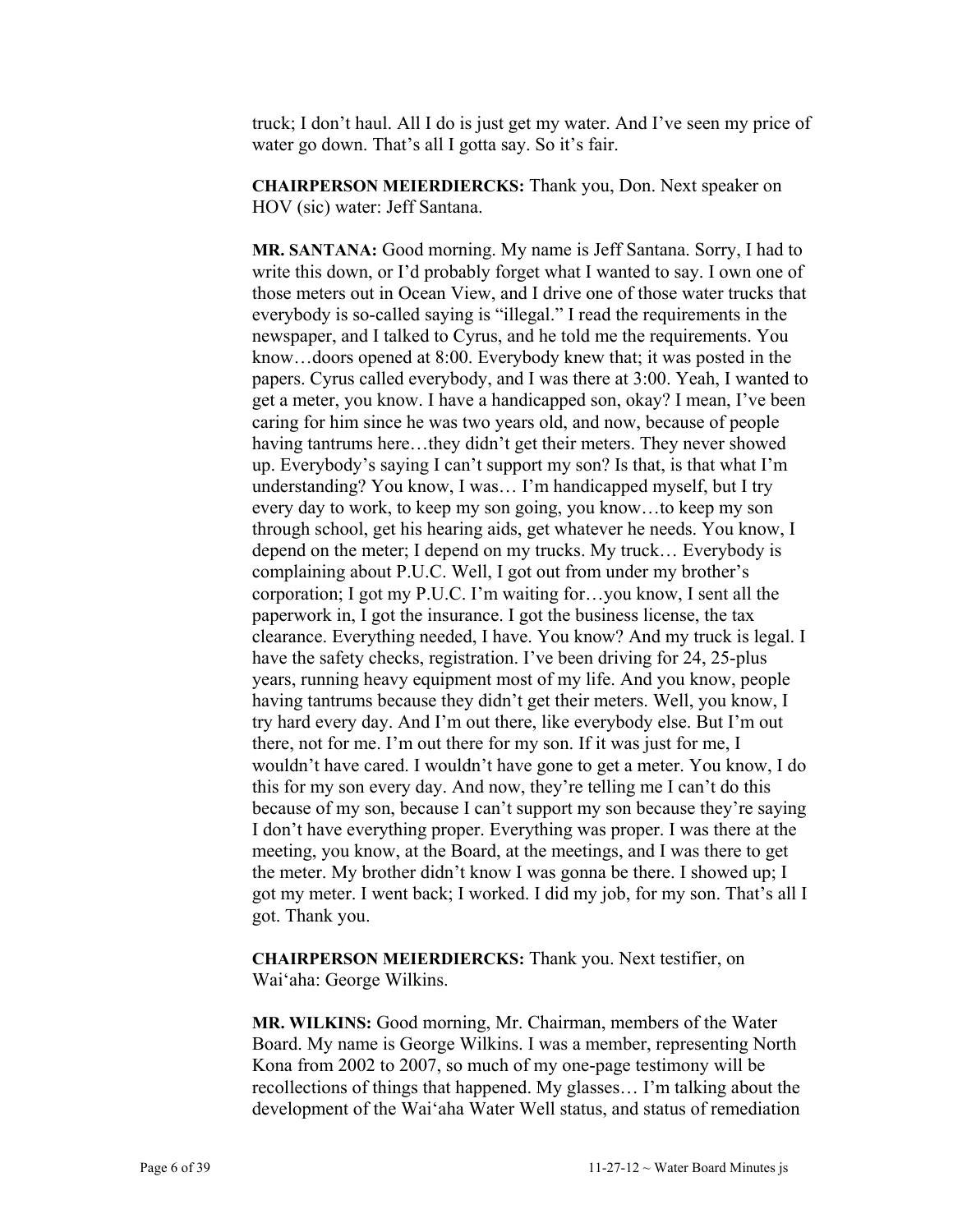of the problem of excess salt concentration in water delivered mainly by the Keauhou wells to Ali'i Drive in Kailua. In 2002, at a meeting held here in Kona, and in response to public testimony about the serious problem of "dangerously high" levels of sodium chloride in Keauhou water being delivered through Ali'i Corridor water pipes, the then Manager of the Big Island Water Department made a public promise that within three years, Wai'aha water would be delivered to Ali'i Drive to dilute the salty water to alleviate a very serious problem. The problem is that the concentration of sodium chloride in the water is five times higher than that recommended by the EPA – so high that public disclosure to the consumers is required, to help them protect their own health. If you had very high blood pressure or a weak heart, you're in deep kimchee. Three years later, about five years ago, the Water Department offered the Water Board a five-year agreement with Bolton, Incorporated, for the design and installation of downhill-running water mains, from Wai'aha Well to existing water lines along Ali'i Drive and the coastal plain. The stated reasons for this five-year delay in the project, were to support development and to dilute the salt content of delivered water in that area, by adding the sweet water from Wai'aha to that from existing wells. This delayed solution of the salty water problem by…I have a correction here...five years, right. The text says three years. Now, five years later, a new agreement is being offered with no statement of progress, and with Kohanaiki added to the mix. Before, it was entirely…uh… Five years ago, I protested this rush to agreement, and moved that public hearings be held. This Motion was refused by the Water Board; the refusal was in the face of testimony offered by North and South Kona Councilpersons, as to the seriousness of the salty water in Kailua. I ask now, what, if anything, has been happening during the past five years? Why is there so little disclosure to the public, and why the new rush to an agreement, which, to the best of my knowledge, has never been presented or defined for the public? Thank you.

**CHAIRPERSON MEIERDIERCKS:** Thank you. Next testifier, on Agenda Item 6: Bernie Bays.

**MR. BAYS:** Good morning, Mr. Chairman, members of the Board. My name is Bernie Bays. Ed Case and I represent Palamanui (Global) Holdings LLC. As you may know, Palamanui is the owner and developer of a mixed-use project on 725 acres here in North Kona. The planned UH-West Hawai'i campus adjoins Palamanui on its southern border. We understood that the Wai'aha Agreement that's up for approval by the Board today will supply all of the water needs for the Kohanaiki project. The problem is that Kohanaiki is currently under contract with this Board and with Palamanui for the joint construction of the Palamanui water system. Basically, in those agreements, Kohanaiki agreed to share the cost of the Palamanui system: 54 percent to Kohanaiki, and 46 percent to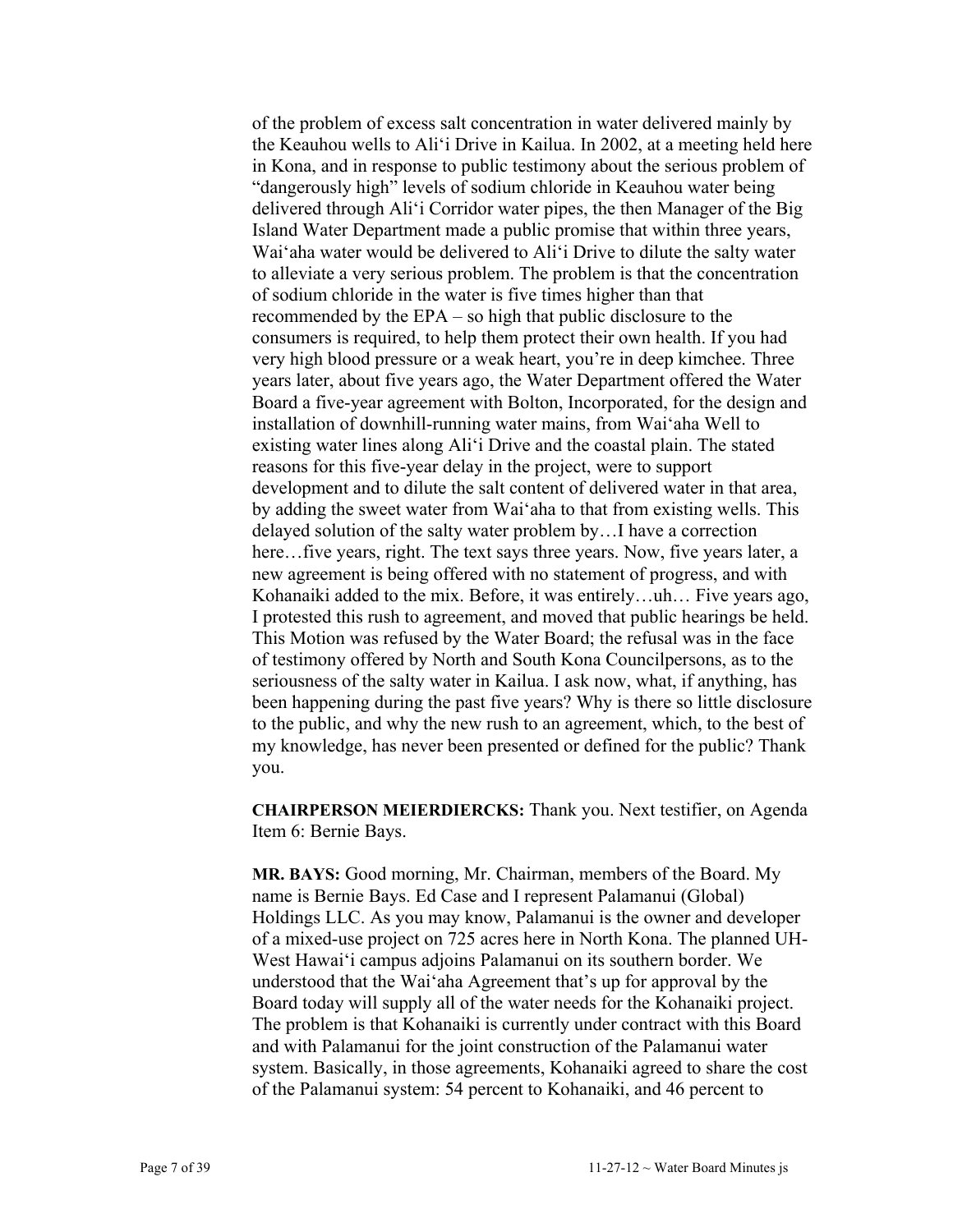Palamanui. What we want to do today is to negotiate a fair resolution with Kohanaiki, to wrap up the Palamanui water agreements. We entered into negotiations with the UH-West Hawai'i campus, and made a commitment to them to invest millions of dollars in water improvements to serve the UH-West Hawai'i campus. In making that commitment, we were relying on Kohanaiki to make its contribution to the construction of the Palamanui system, to serve that campus. At the beginning of this year, Kohanaiki stopped making its contribution toward that…to the cost of that system, which we were required to accelerate, in order to accommodate the opening of the UH-West Hawai'i campus in the fall of 2014. We've now learned that Kohanaiki plans to get all of its water from the Wai'aha system, and no longer needs the Palamanui system. In light of this, we request that the Board defer action today on Item No. 6, and we also ask that the Board request that Kohanaiki, Palamanui and DWS enter into negotiations to accommodate the abandonment of Kohanaiki's participation in the Palamanui water agreement, and the construction of that system. If that's done now, the Board can consider the new Palamanui agreements together with the Wai'aha agreements, since those two are connected. And we believe this can be done quickly and easily, if the parties get together and negotiate fairly. Up until now, Kohanaiki has refused to talk to us about the resolution of the issues involving the Palamanui water agreement. We've spelled out our position in more detail in the written testimony that we've distributed to you, and we again ask for deferral of that Item. If this Item is not deferred, then we ask that this matter be…that the Board initiate a Contested Case Hearing on this matter, and allow Palamanui intervenor status in that matter. Thank you, Mr. Chairman.

**CHAIRPERSON MEIERDIERCKS:** Thank you. Next testifier, on the Ocean View water meter: Samantha Inouye.

**MS. INOUYE:** Good morning. I'm speaking on behalf of B.J.'s Excavating & Hauling regarding this matter. First of all, this has nothing to do with competition. It has everything to do with work, and supporting everybody in the community that needs water. No competition. You know, we did follow all the rules, of course. You know, we are licensed, we are P.U.C.'s, we have insurance. We have all that. We're young. We wanna work. You know, we have no play. We started at 22, and this is where we are today. And I do have chronic pain syndrome, and my doctor bills are sky high, and I rely on this to help me get through it, because if not, I will not be able to get help, and/or get better. And you know, it's not just for me; it's for our customers, too. You know, we took the day off; we went there. You know, we stood in line. We did everything we had to do to get this, and I think we deserve a chance, because, you know, you don't see too many young people no play. You know what I mean? So honestly, I think that we shouldn't do a lottery. We should do it some other way.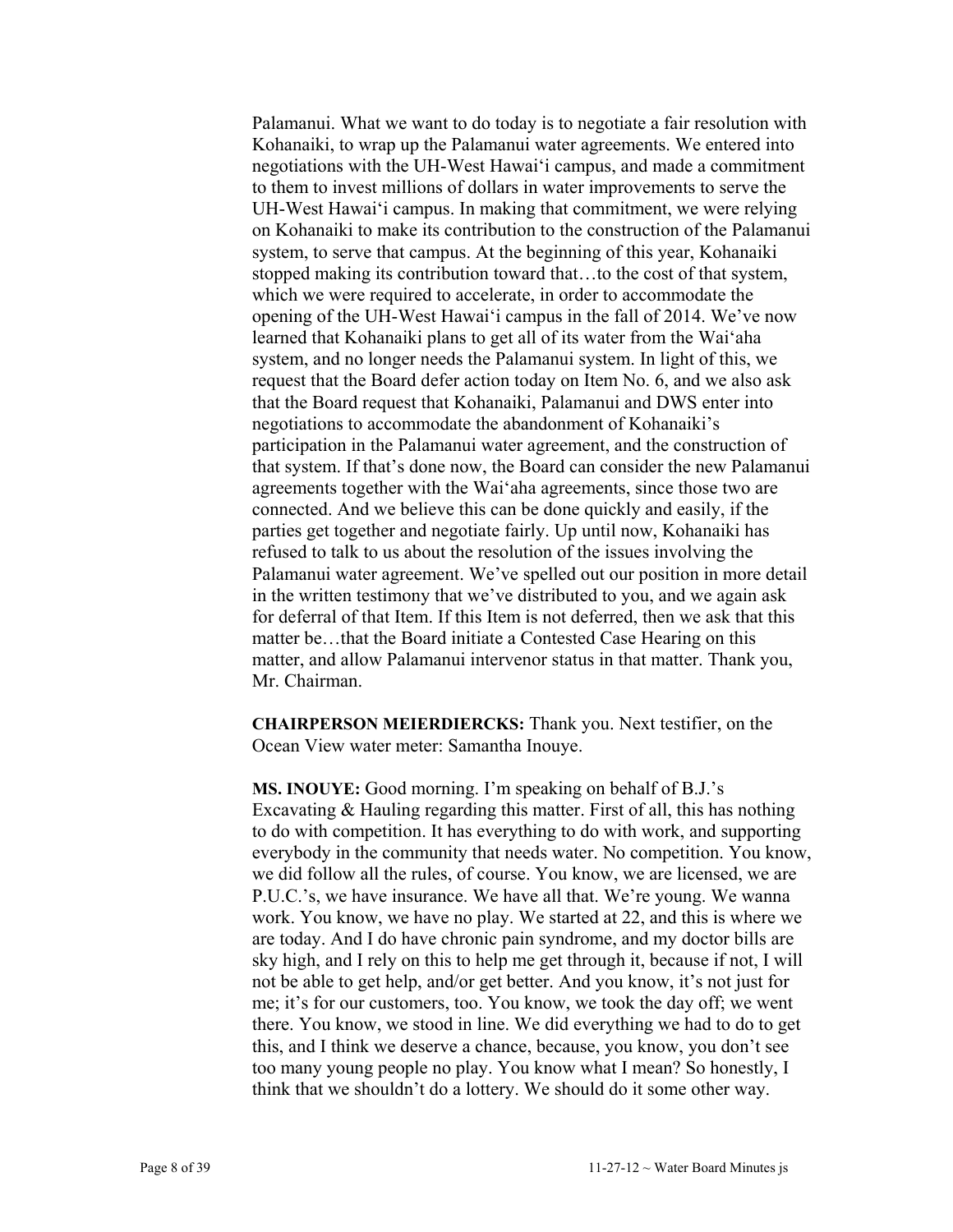Maybe we could think of something else, you know? I think I'm done. Thank you.

**CHAIRPERSON MEIERDIERCKS:** Thank you for showing up. Thank you. Next testifier on the HOVE water meter reallocation: Steven Iona.

**MR. IONA:** Good morning. Here we are, once again fighting for our rights to make a living. So, um, it keeps coming up – the legality of P.U.C.'s, license, and this and that. Those were not stipulations in the awarding process. We left home the night before to make sure, you know, to…to…for my future, my kids' future, you know what I mean? This day and age, it's very tough. I work construction 15 years. Laid off, no job. So, um, now I find myself driving for somebody else, and uh, the guy I drive for… People talking back there about 30 years. The guy I drive for was the original guy hauling water out there for, like, 40 years already. But you know, he not gonna live forever. Where my future gonna be, from here? So um…once again, I dunno. Hopefully, you guys' decision benefit me. You know what I mean? I gotta chance for me and my kids, and our future. You know, I was born and raised on catchment – 3,000-gallon redwood tank. So I know the importance of water, and I see the opportunity for me to try and make a living doing it. You know what I mean? I drive a truck for nearly 20 years. From the day I turned 21, I went and got my license to drive truck. I'm 39 years. That's pretty much all I know, is trucking. So you wanna talk about safety, skilled individuals… I'm not the best, but I'm hard to beat. And I like to do with Jeffery Santana and the rest of the guys back there. So, uh, once again, thank you for your time. I hope, uh, like I said, I hope it works out in my favor. I hope we don't have to drag this out any longer than it has to. I hope it does not go in my favor to where we have to pursue a possible lawsuit or something, you know what I mean? So anyway, thank you.

**CHAIRPERSON MEIERDIERCKS:** Thank you. Next testifier: Sherry Iona.

**MS. IONA:** Aloha and good morning. I'm here on behalf of my husband Steven. Sorry, but this affects me a lot. There are requirements for obtaining a water meter. We read everything, did everything. In the process of doing the P.U.C. You know, we thought we could get that first, but the water meter allocation came up. So we figured we'd go and get that. In the meantime, we still trying to do our P.U.C. We have obtained insurance. You know, there's steps to take to get certified, licensed, you know. Mr. Joe Kaipo talked about legality. Um, yeah. My husband has almost 20 years of truck driving experience. One of the best truck drivers I know. That's the one thing that he really good at. That benefits my children…and my grandchildren. It's our way of living. I work full-time, not enough to support our family. And we're here; every month we're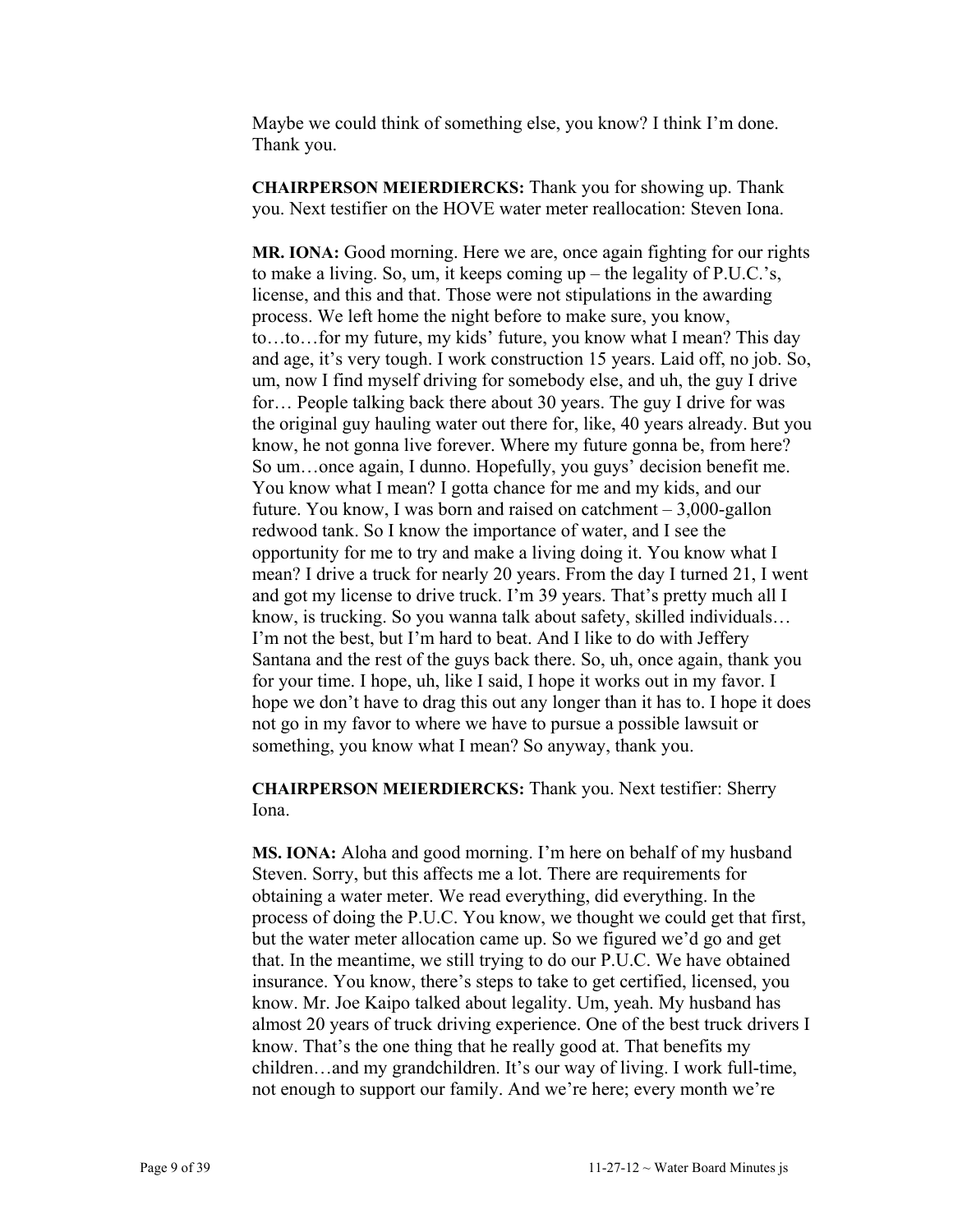here, trying to know how to fight… Fight what, several residents out in the community? Because they never took the time to go to Hilo to get the water meter? If it was that important to them, as it was to me and the future of my family, they should've gone. Basically, that's it. The guidelines never stipulated that you had to have a P.U.C. to obtain a water meter, in the whole State of Hawai'i. That was never an issue. I don't know what else to say. I hope you guys can really look at this, and not make a decision based off of obtaining P.U.C…safety. I believe all these truck drivers that have CDL…they have gone through classes. They go to safety classes every so many years to renew it, and to learn all the new stuffs they're stipulating, coming up with the CDL Department. You know? So it's not only on the water haulers. Every trucker needs to know the safety and the responsibility. You drive a big truck, you know, there's a lotta issues going on. But I just hope that you guys can really take into consideration, us, us people who trying to make a living for our family. Thank you.

**CHAIRPERSON MEIERDIERCKS:** Thank you. Next testifier, on the Wai'aha water system agreement: Steven Lim.

**MR. LIM:** Good morning, Mr. Chairman, members of the Board. Thank you for your attention to this matter. We came before you last meeting and…

**CHAIRPERSON MEIERDIERCKS:** Can you speak up a little bit? People are having a hard time hearing. It's not amplified… Okay? It just needs to be loud enough for people to hear. Thank you.

**MR. LIM:** Well, since the last meeting with the Water Board, we've been negotiating with the Department of Water Supply, and I have here what we believe to be the final agreement, between at least DWS and Kohanaiki and Wai'aha System. We've come to an agreement on the terms. Um, it's basically… What you'll see is a… and I'll pass it out… is a full agreement. The last time, you saw amendments to the existing agreement, and I think everybody agreed that it's better to just stick everything into one. So what we understand is that the Water Board received a draft of this agreement on Friday, and what you'll see in this package is…are two documents. One is the clean copy, and one is the red-lined, off of what you received on Friday. The red-lined…you'll see a little mark on the bottom, and you'll see the red line mark. So I'll pass that out now… Okay, while that's being circulated, I'll address the written testimony submitted by Palamanui Global Holdings. For the record, I'm here representing Kohanaiki Shores, LLC, one of the participants in the proposed agreement. With us today are Saul Pinto and Kaimi Judd from Kohanaiki Shores, and also Dan and Jan Bolton from Wai'aha System. Dan is being… Dan is appearing as the manager of the Wai'aha System and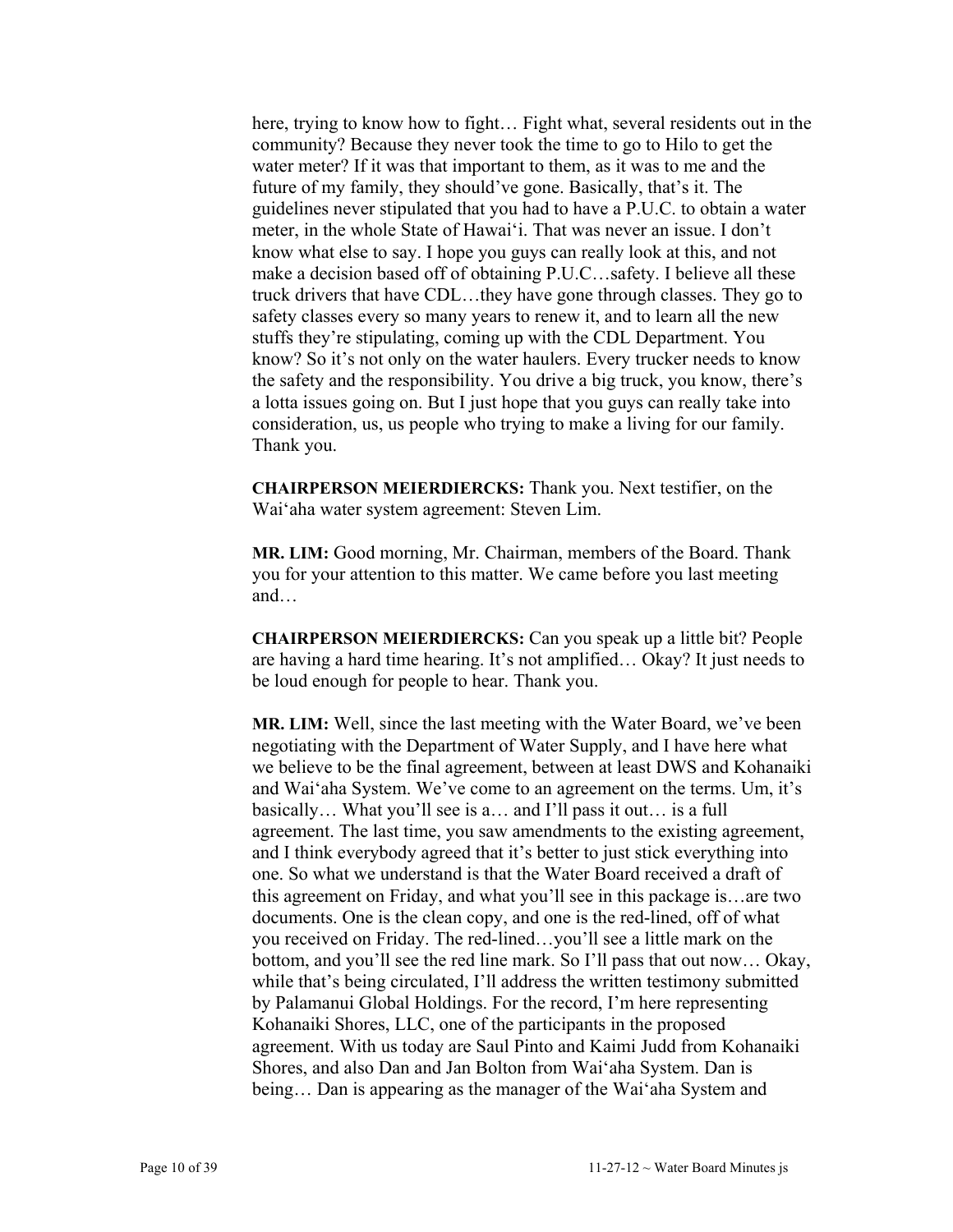Wai'aha System II LLCs, for purposes of today's hearing. Effectively, what you've seen in the written testimony of Palamanui Global Holdings is what we would consider a bald-faced interference with Kohanaiki's contractual rights. Clearly missing form the presentation by their attorney and their written testimony is why the Palamanui rights, obligations under this agreement with yourselves and Kohanaiki are related in any way at all, whether contractually or by water system linkage, to the Wai'aha System Agreement. And I think, if you search through the record, you'll find there is no…there is no connection. They couldn't even state that in their written testimony today. They're here on a bald-faced attempt to gain negotiating leverage with us, in the unwinding out of the Palamanui agreement. It's clear; they said it to us. I can say it…I can state it no (sic) clearly. The Palamanui, what I'll call the Palamanui agreement, which is a three-part agreement, is a separate and distinct contract. And we believe that the attempt to intervene as a contested case intervenor in this proceeding is inappropriate, because they have no standing. They have no relationship at all to the Wai'aha System Agreement. And we ask that you reject any request to either defer, or to grant a contested case hearing to Palamanui Global Holdings in this matter. I reserve the rest of my presentation for our case-in-chief when we come back up. But I'll go ahead and cede the floor at this point. Thank you.

**CHAIRPERSON MEIERDIERCKS:** Thank you. Next testifier, on the Wai'aha System Agreements: Sam (sic) Pinto.

**MR. SAUL PINTO:** Good afternoon. It's Saul. Thank you. I'm the CEO of Kohanaiki Shores, the developer of Kohanaiki, and I appreciate the opportunity to appear before you today. I did not intend to speak, but unfortunately, our friends at Palamanui have tried to torpedo things here, so I feel it's necessary to address just a couple of things that were said here. Under the Palamanui agreement, we spent quite a bit of money and time developing a water system, and the first well that we created did not produce water of a quality acceptable to DWS. This was several years ago. And so both sides decided to try to make other arrangements to satisfy their water needs, while we continued with the development of Well Number Two. And as you know, Palamanui went and arranged another water source at the Catholic school site, and we've gone through a variety of attempts to find a solution to water. And we were very fortunate to meet up with Mr. Bolton. In his testimony, he made reference to certain things that are just not accurate. The whole discussion of the West Hawai'i campus has absolutely nothing to do with Kohanaiki. That's a separate arrangement between Palamanui and the West…and the Hawai'i campus. He did say that it caused them to accelerate things. That was over our objection, and with our admonition that if they do so, they're doing it on their nickel, because that wasn't the direction we were (inaudible) required to go. He also said we refused to have discussion on a resolution, and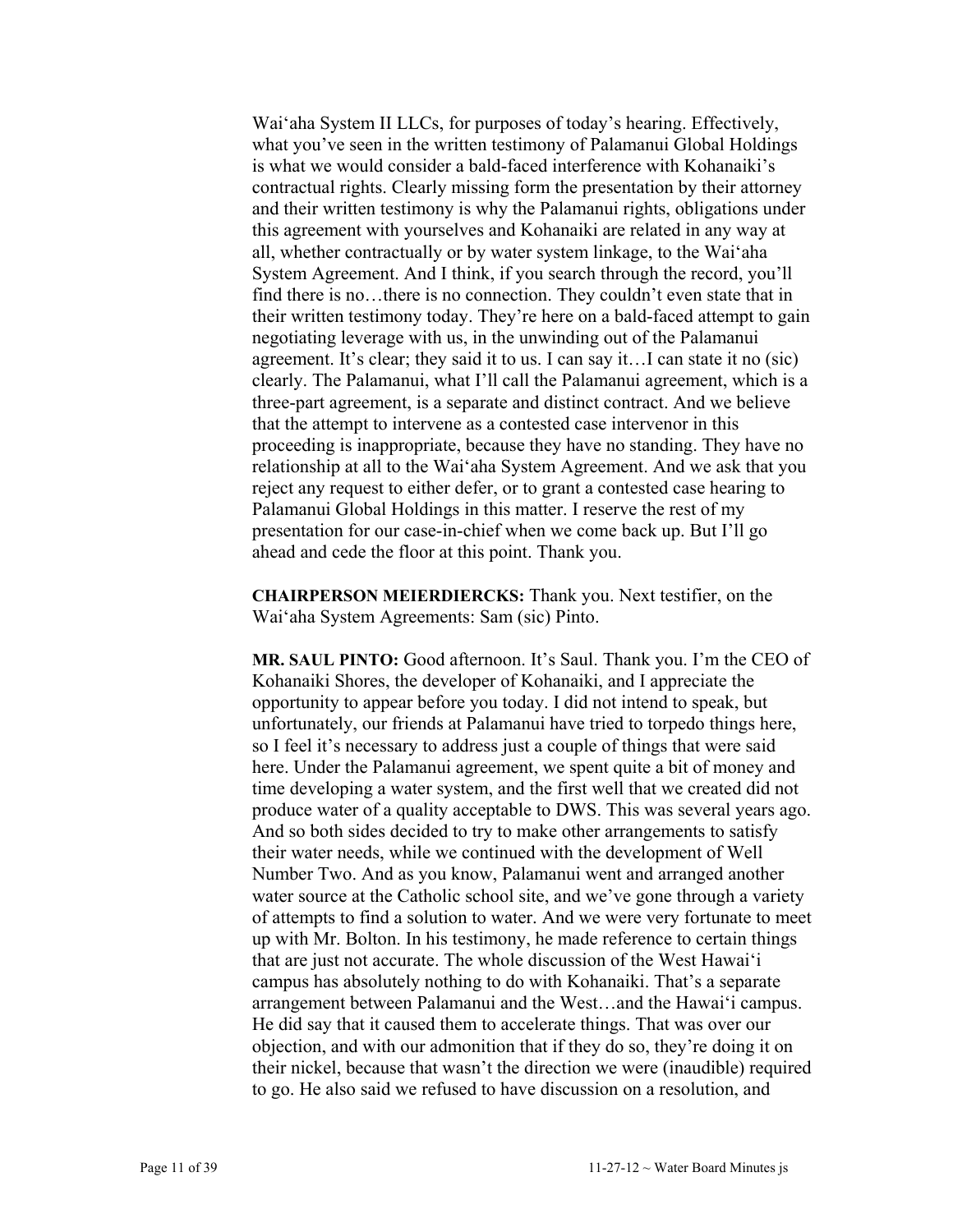that's completely inaccurate. I've had several meetings with Mr. Steve Colon, who isn't here today, who's the principle of Palamanui. And in those discussions, and in emails, I made it very clear that until we have Wai'aha System in place and we know that it meets our needs going forward, I have nothing to resolve with him. I will live with my existing agreements, and I intend to live with my existing agreement (sic). But we would…we would urge you not to allow them to try to submarine our efforts here, and defer and delay things. All it is, is an attempt to obtain negotiating position and leverage, to get us to agree to things we're not willing to agree to. They have no standing here. As the report shows from Mr. Nance, there's absolutely no tie between the two systems; there's absolutely no tie between the two agreements. So I urge you to approve us today, and then we can move on and seek a resolution with Palamanui at a later date. Thank you very much for your time.

**CHAIRPERSON MEIERDIERCKS:** Thank you. Next testifier, on Palamanui: Dan Bolton.

**MR. BOLTON:** Good morning. I'm the original developer and landowner of the Wai'aha Systems, and the corridors that would house the system. And I'm quite surprised to see this group behind us bring up such an issue that none of them have ever contacted me once, in reference to any water. And I find that any future delay on this, on their behalf, is gonna create quite a financial burden on the existing members of the Wai'aha System, who've been working on this for over seven years, to complete. And the quality of the water that we're proposing to bring in for the proven source, I think, has great bearing on the decisions that are going to be made here. So the Wai'aha Systems bring in the water to the Queen K Highway. It's gonna take a great burden off the existing Kahalu'u Shaft, and I don't think any delays are appropriate at this point, especially for something that has no bearing on what we're doing.

#### **CHAIRPERSON MEIERDIERCKS:** All right?

**MR. BOLTON:** Thank you.

**CHAIRPERSON MEIERDIERCKS:** Thank you. Next testifier on HOVE is Serenia Santana.

**MS. SANTANA:** Hello, my name is Serenia Santana, on behalf of Pure Hawaiian Water. I am a water meter holder in Ocean View. I feel no need to expand the water meters available. With the community and water haulers utilizing the spigots, I feel the addition of new water meters will crowd the designated area. Water haulers and individuals line up through the entrance…make it difficult to the access of spigots, as it is. I feel the way it is, works fine. Following the procedures throughout this entire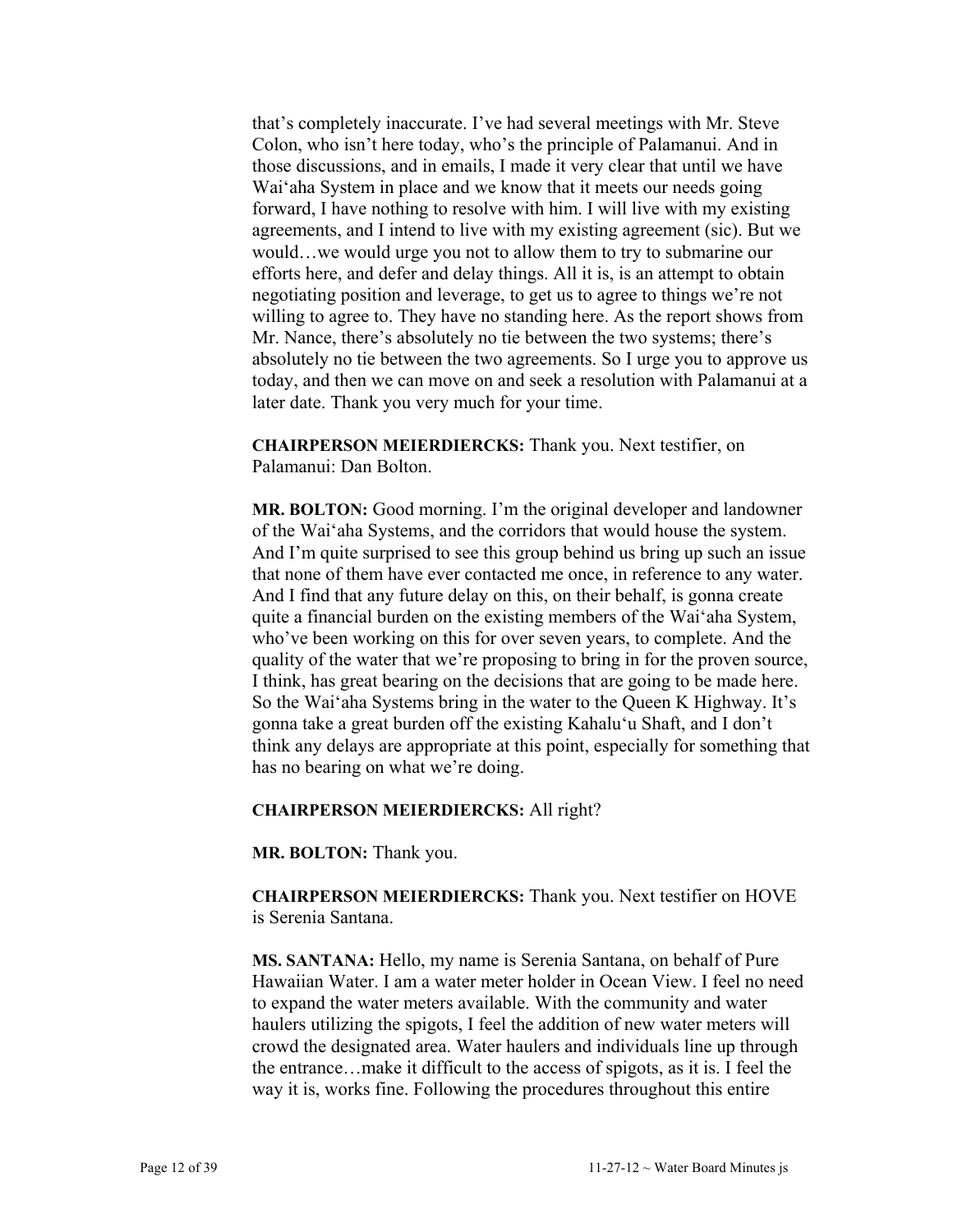ordeal has been our top priority. As a member of our community, we know how important it is to find the best way possible for everyone to make it here. The water meters in Ocean View was designed to supply water to the people of the community, not solely to the water haulers. The facility (inaudible) is not equipped to accommodate each and every water hauler. The overuse of meters would drain out our tanks, which will lead our community to suffer a most possible need. We talked to the president of the Ocean View Community Center, Gil Robertson. We made a verbal agreement to service that center with all their water needs, as long as we are in business. We attempted to work with some…something out with Lori and the Road Maintenance, but she refused our help. We tried. We have drastically reduced our water prices. If you talk to our customers that we haul water to, they have their receipts and they have their vouchers. I also feel it is unjust to our companies to insult the quality of the water in our Ocean View, to encourage customers to purchase water from them. We had a bit of setback due to these accusations. One of our customers tested the water quality, and realized that the difference of the water due to the quality was because her additives that she put in. With that being said, I feel the current process is working just fine for both the water haulers and the community. Thank you very much.

**CHAIRPERSON MEIERDIERCKS:** That was the last testifier. Was there anybody else who wished to testify, on Statements from the Public? We have one more? Thank you.

**MR. AARON KALAU:** My name is Aaron Kalau, testifying for HOVE water spigot. I currently have a spigot under my name, and am starting my own water hauling business up there. I go the legal documents signed and sent away already, and I just want to try and make sure that I got an equal chance in starting my business up, and my spigot's not taken away from me, when I've got all these things going already. With that said, it's just that, uh, you know… I hear…how you say it...? The public's saying that they don't see any price changing or anything. I just try to get it out there that, you know, I want to get my chance in, hopefully, have some competitive prices going, and help our community with that, too. That's it.

#### **CHAIRPERSON MEIERDIERCKS:** All right. Thank you.

**MS. GARSON:** Mr. Chairman, before you leave public testimony, can we take a three-minute break? We understand that there might be some people who are…who mistakenly went to Hawaiian Ocean view, and we're trying to confirm whether or not they are going to…they are on their way here. So if you just allow us a three-minute break, it'll make a difference as to whether or not you defer the Ocean View matter till later on in the Agenda, to allow them to get here, so that they can testify before you begin discussion.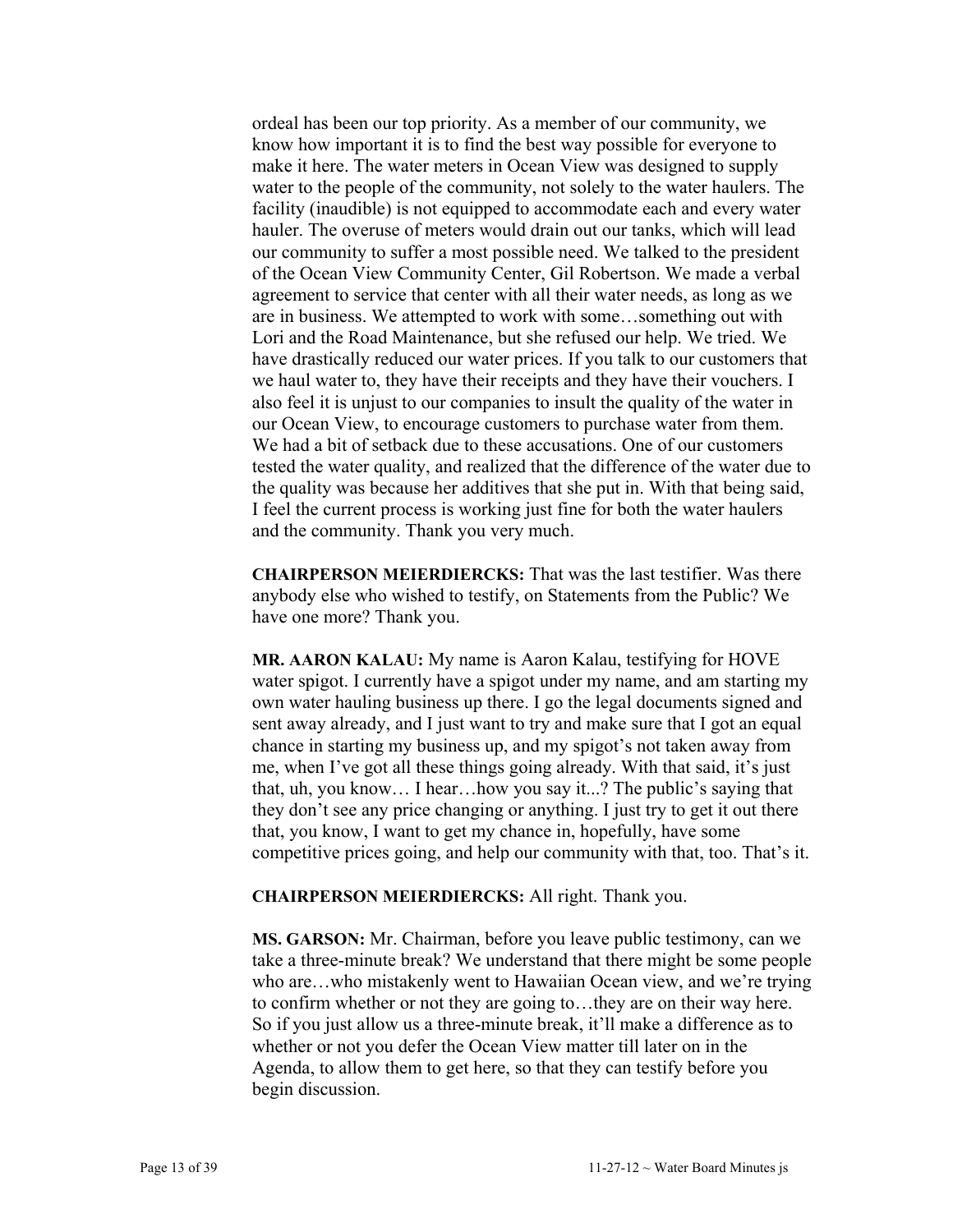**CHAIRPERSON MEIERDIERCKS:** Let's take at least a five-minute break.

#### *(Meeting recessed from 10:40 a.m. to 10:55 a.m.)*

**CHAIRPERSON MEIERDIERCKS:** The Water Board will reconvene. We still have a few more testifiers. Subject matter: Ocean View meters. Louann Ah Yee.

**MS. AH YEE:** Good morning. I have my… Aloha, Department of Water Supply Board. I would like to say thank you for taking the time to hear us. My name is Louann Ah Yee, and my family own and operate… Excuse me... My family own and operate Ka'u Water Delivery. I'm writing this letter with regards…or…in regards to the water meter in Ocean View. I feel that certain things were handled unfairly. For our company, if it wasn't for a phone, you know, that Thursday or Friday before the meter went up for sale, we wouldn't have known about it. I understand we did not get there early enough. Who knew you have to sleep there to get a meter? But I would like to say…um, again, I knew we did not get there (early) enough, but what about all of us existing water haulers who have put in their entire life savings for their company? Many of us, who have spent hundreds of thousands of dollars to run our business, and to keep it going...who has put in their blood, sweat and tears to having a reputable water hauling business in Ka'u, who has worked every day since opening this company, to make it in this business…which for so many of us is well over 20 years. Some, maybe 30, 40. What is not fair is having…excuse me… What is not fair is not having the opportunity for us to have gotten one, with us being late, I guess. We don't want you to take away the meters from those who bought their meters honestly. All that we are asking is for a fair chance to purchase a meter in Hawaiian Ocean View Estates, so that we may be able to lower some of the costs to deliver to the people of HOVE. We have great and wonderful customers here in HOVE, who have stuck by us, even though we have not been able to lower our prices. We would like to give them a break in the price, but the only way we can do that, is for…is if we had a meter in HOVE. That way, we could cut the cost of fuel, going up the hill from Nā'ālehu to Ocean View. As of now, we're currently charging the lowest price we can afford to our customers, hauling from Nā'ālehu to Ocean View. I have a suggestion. There are 10 meters in HOVE, and six major water hauler companies who have been working in HOVE for many years. I feel that we all should have gotten a meter automatically. If the concern is about traffic with our water trucks, I suggest…

**CHAIRPERSON MEIERDIERCKS:** Please summarize.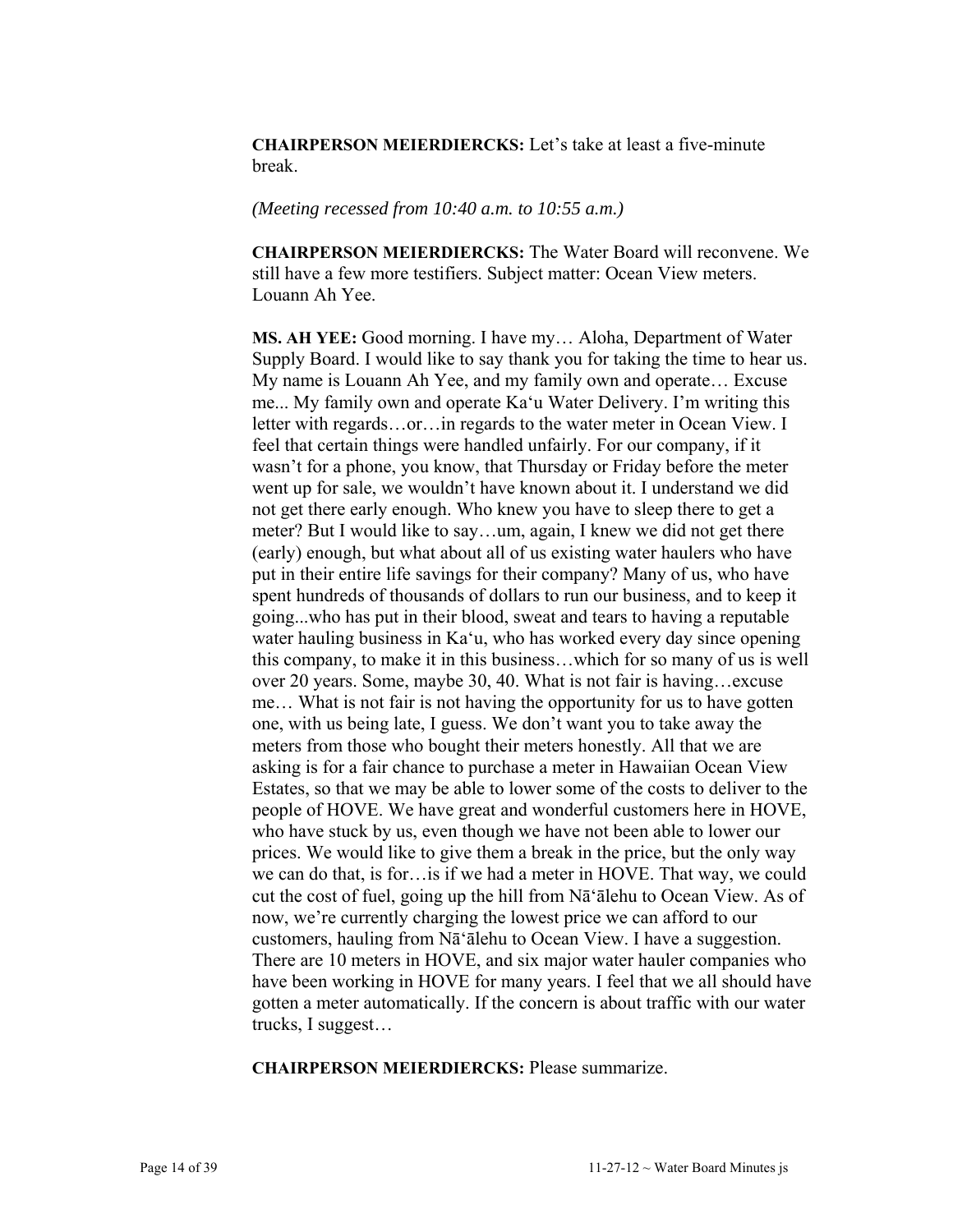**MS. AH YEE:** We alternate… There are seven days, six companies: three days a week, one day open to whomever wants it. In closing, I just…we are just asking you to please give us a fair chance to stay in business, by giving a chance to purchase a meter in Ocean View. People talk about families. I've got my family, my children. I take two of them to Oahu for special care. One sees a cardiologist, one sees a gastroenterologist. But I take them at least once or twice a month for their special care, and so we do need a chance to be able to work up there also. And that is basically what it is. We all need to be able to work. I know everyone has a family. Every single water hauler does it for their family, and so do we. And I just ask for a fair chance. Thank you.

**CHAIRPERSON MEIERDIERCKS:** Thank you. Next testifier is Jordan Santos…

**MR. SANTOS KANAKAMAIKAI:** "Kanakamaikai" is how you pronounce the last one.

**CHAIRPERSON MEIERDIERCKS:** Thank you.

**MR. SANTOS KANAKAMAIKAI:** My name is Jordan Santos Kanakamaikai. I am sole proprietor of Da Ka'u Water Guy; don't get me mixed up with Ka'u Water Delivery. I don't have a hundred thousand dollars in savings that I could spend. I don't have all that money that I spent; I put myself in debt for open my water company. My P.U.C…I hear all this stuff about P.U.C. and all that… My paperwork is all done, tax numbers all filed, waiting on doc. numbers to come back. Insurance filed. Better Business Bureau, the Consumer Affairs, every registration, every paperwork you need. Everybody's barking about everything, oh, we had no…no ample time. You guys didn't give us any advisement and all this. I saw no public notice for this meeting, or the prior meetings to this, but the two water companies that have been grumbling about no…they had no time… They made it to every meeting to grumble about not getting a meter, but they didn't come to a meeting to get a meter? It's a fact of, how important was it to you? We all did…followed you guys' regulations and you guys' rules, and now we're in limbo on if our hundreds of thousands that we put ourselves into debt is gonna be because someone didn't get a meter. Thank you.

**CHAIRPERSON MEIERDIERCKS:** Thank you. Are there any further testifiers under Public Statements?

*(End of Public Statements.)* 

#### **3) APPROVAL OF MINUTES**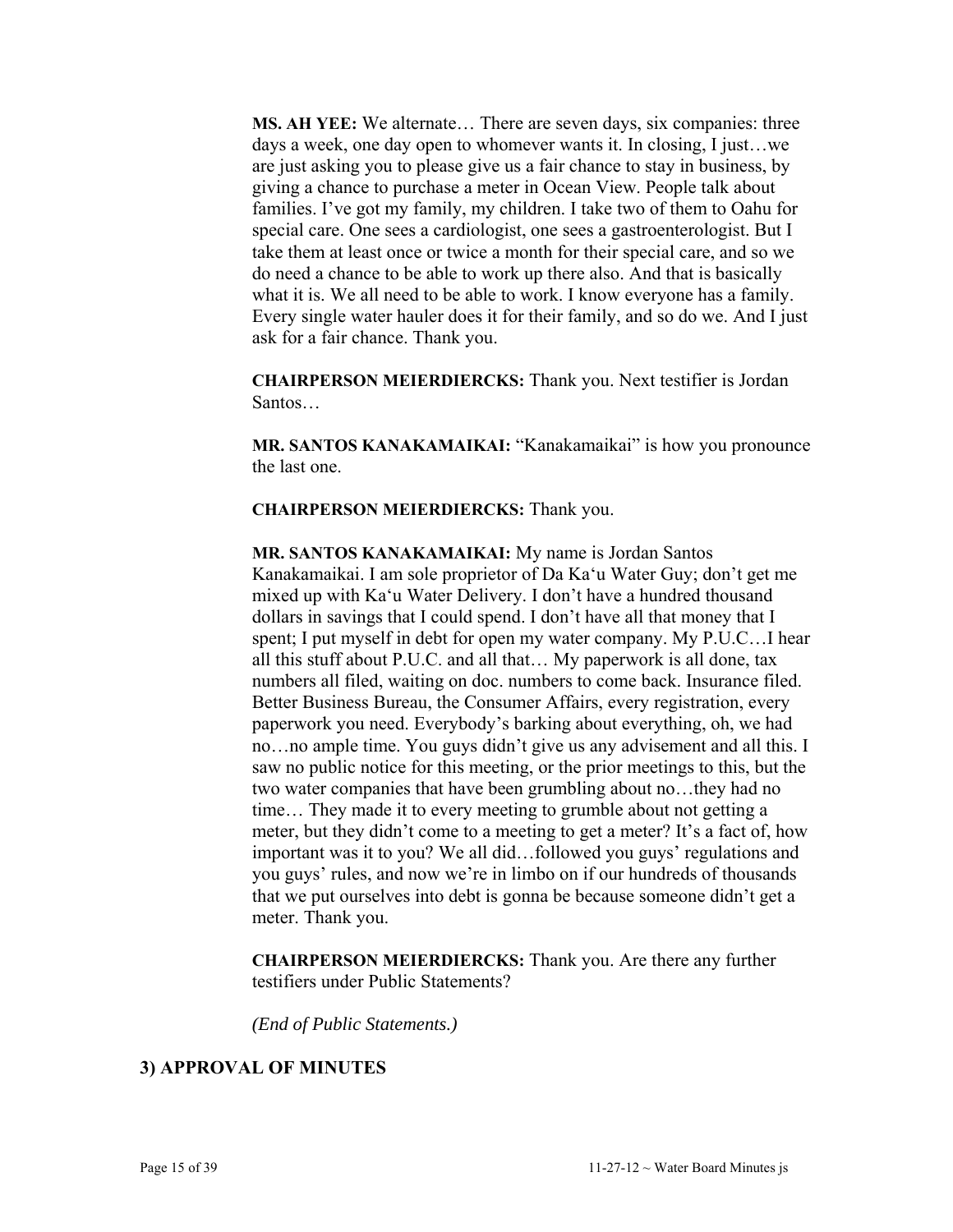The Chairperson entertained a Motion to approve the Minutes of the October 23, 2012, Water Board meeting.

ACTION: Mr. Taniguchi moved to approve; seconded by Mr. Greenwell, and carried unanimously by voice vote.

## **4) APPROVAL OF ADDENDUM AND/OR SUPPLEMENTAL AGENDA (Note: Addendum requires Roll Call Vote)**

None.

Chairperson Meierdiercks asked to move up Item 7(A), HAWAIIAN OCEAN VIEW ESTATES STANDPIPE METER ALLOCAITON – RE-DOING SIGN-UP PROCESS.

# **7) KA'U:**

## **A. HAWAIIAN OCEAN VIEW ESTATES STANDPIPE METER ALLOCATION – RE-DOING SIGN-UP PROCESS:**

For discussion and possible action. The DWS proposed to terminate the existing allocation of meters, and allow a lottery to re-allocate the standpipe meters, such that five (5) meters will be allocated to Public Utilities Commission-licensed water haulers, one (1) meter will be allocated to a community association, and four (4) meters will be allocated for general usage (i.e., commercial/agricultural/ industrial). No more than one meter per hauler/business/individual/family would be allowed.

Chairperson Meierdiercks noted that this Item was for discussion only; the recommendation was not made by the Board. It came from the Department, he said.

The Manager-Chief Engineer agreed that this was for discussion only; if the discussion moved toward some kind of recommendation, it could be dealt with at that point in time. The Department has received comments from outside, he noted. He recommended that the Item be deferred until the Board can hold a public meeting with the Ocean View community to receive more comments. He suggested that it could be a *regular Water Board meeting*, where the Board could take action at that time. The Manager-Chief Engineer recommended that the Board schedule a regular Board meeting out in Ka'u.

Mr. Taniguchi asked about the status of the Council's Resolution regarding the Legislative Audit.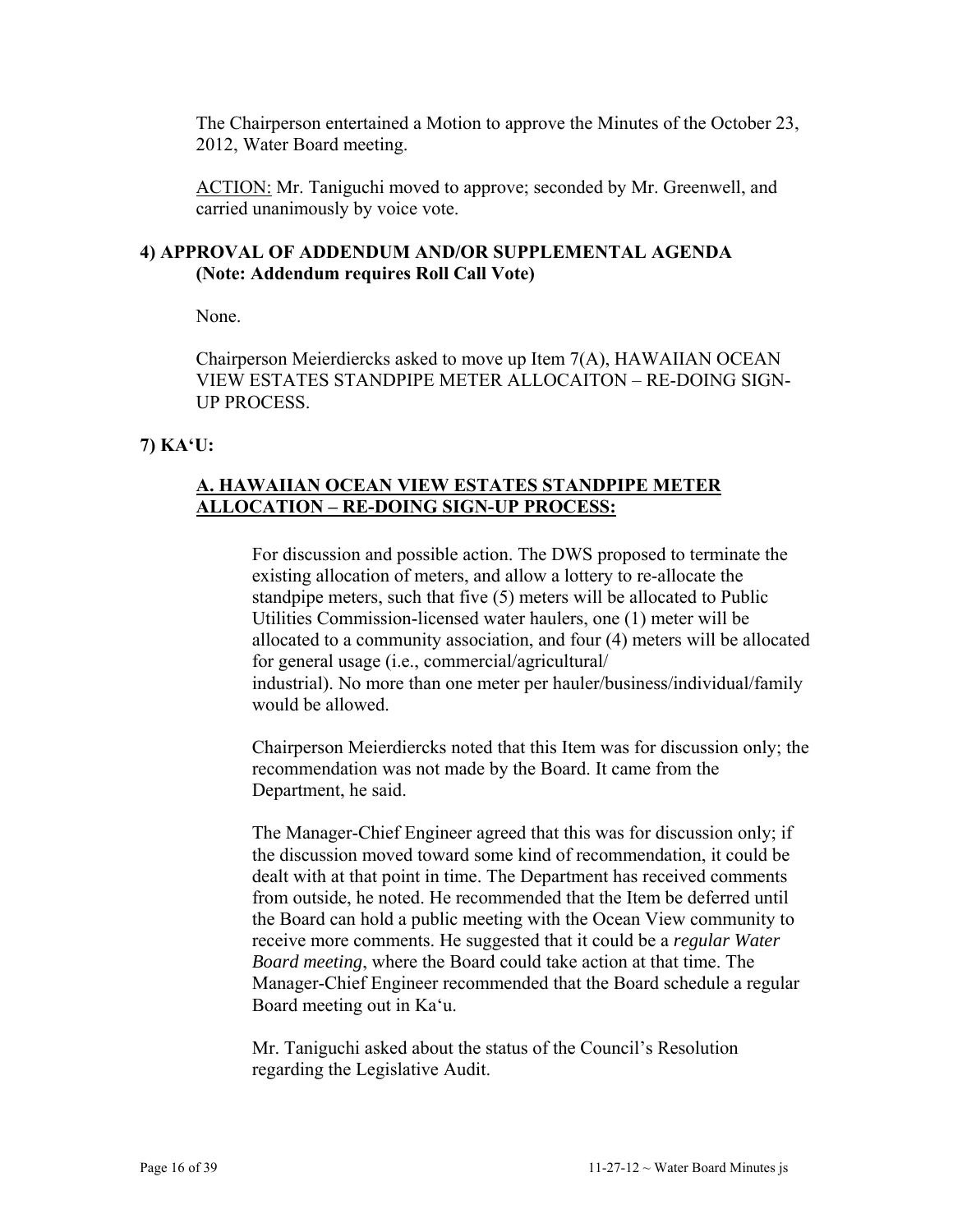The Manager-Chief Engineer said the Council approved the Resolution, which now gets forwarded to the Legislative Auditor. He was not sure whether the Legislative Auditor had received the Resolution yet; the Department has not received it yet. He assumed right now it was a matter of waiting for the Legislative Auditor to contact DWS.

Mr. Taniguchi asked what the time table was.

The Manager-Chief Engineer said the Resolution did not specify any time table. He asked if Ms. Smart was still in the audience.

Ms. Smart said the Legislative Auditor does have the Resolution, and has initiated the preliminary background work, i.e., establishing the scope of the Audit. Once the scope is established, the Legislative Auditor will be able to provide a timeline. Ms. Smart encouraged the Board to have a discussion with the Legislative Auditor; this would be a good opportunity to give the Board's input which could be built into the scope. Once the scope is established, there will be a timeline; it depends on how far the study is going to go, Ms. Smart said. She noted that the Resolution specifically requests a look at DWS's permit award procedures, as well as the permit compliance policies and procedures. Those are the two focuses, she said.

The Manager-Chief Engineer said that based on what Ms. Smart just said, the Board should wait until the Legislative Auditor contacts the Department, so that DWS can have that discussion with the Legislative Auditor and if need be, come back before the Board for any additional information or direction from the Board. He recommended having the discussion with the Legislative Auditor before the Board proceeds with any action or decision. The Manager-Chief Engineer said that he has not yet talked with the Legislative Auditor, and is just waiting to hear from her.

Ms. Smart said she talked yesterday with the Legislative Auditor, who was unaware of today's meeting up to then and was unable to attend today's meeting. She said it was necessary to establish a channel of communications in order to move forward in a timely manner.

The Manager-Chief Engineer suggested going ahead and calling the Legislative Auditor.

Mr. Taniguchi said that when he asked Ms. Smart about the scope of the Audit at the last Board meeting, Ms. Smart had advised the Board that the Legislative Auditor would look at the original meter award procedure, as well as compliance with the procedure. The Legislative Auditor would also review the Department's policies that are in place.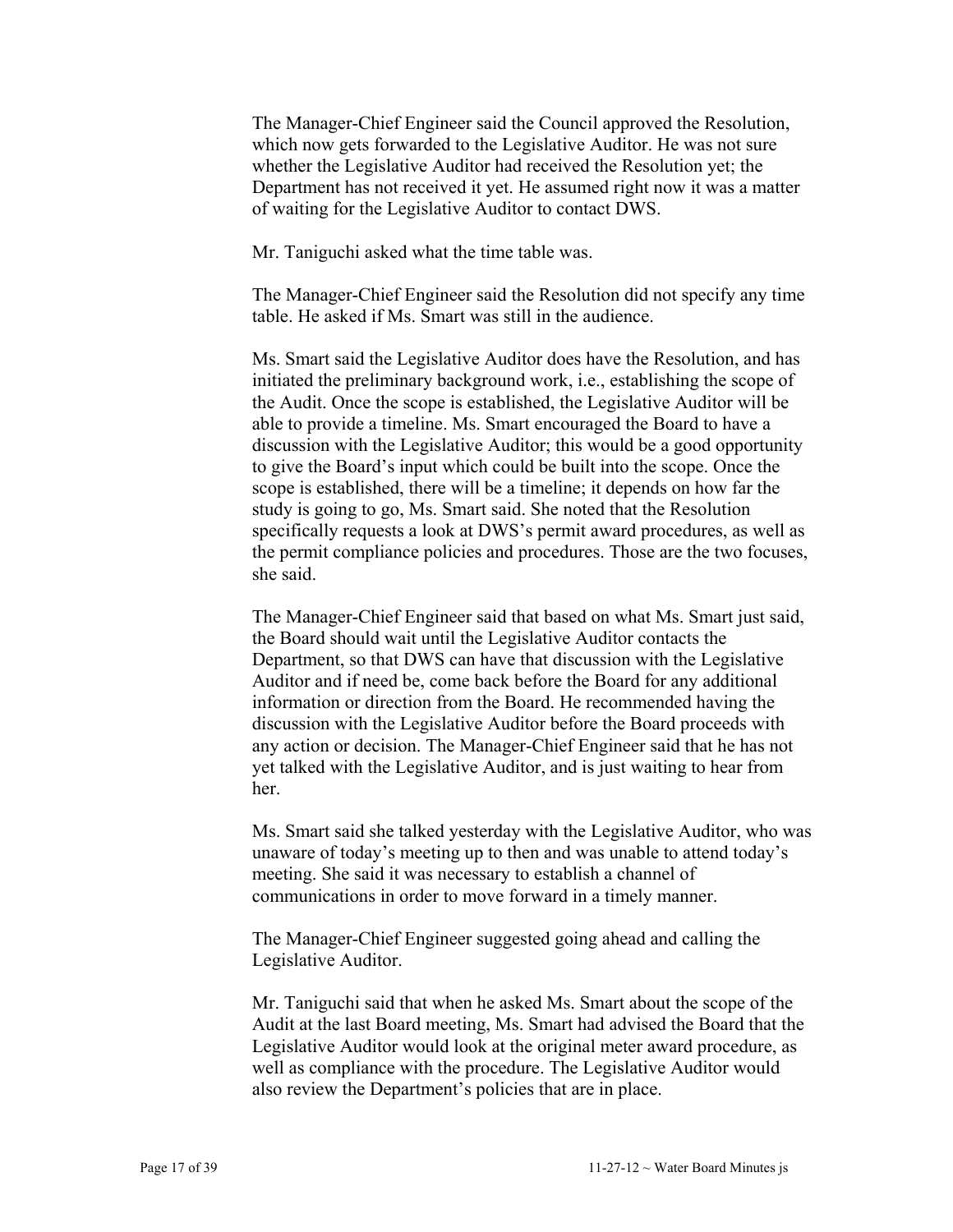Ms. Smart confirmed all of this.

Mr. Taniguchi asked whether that would constitute the scope, then. He asked whether the Legislative Auditor was going to add more things to the scope, or just review the actual rules and procedures that were set forth.

Ms. Smart said she was not a technical expert on audits, but the Legislative Auditor has a list of questions and a list of what the Audit will look at. She said Mr. Taniguchi's question would be better posed to the Legislative Auditor. Ms. Smart said that her guess was that the Legislative Audit would look at the laws, the DWS rules on the books, as well as the oversight. Those things are in plain sight. However, she believed that besides looking at the existing permits and procedures, the Audit could look at how the procedures got established, how the procedures were used, how the procedures were implemented, and how decisions were made. That is what the Legislative Auditor is working on; this is considered the scope. Ms. Smart and the Council gave the Legislative Auditor a pathway; the Legislative Auditor now has to define the path.

Mr. Taniguchi said he understood what Ms. Smart was saying.

Ms. Smart said this discussion took place at the County Council in the recent past, earlier in November.

The Manager-Chief Engineer said that if the Legislative Auditor does not call him, he would give her a call to see what she has in mind regarding the details of how she plans to proceed with the Audit. If there are questions or concerns, the Manager-Chief Engineer will update the Board on what the Legislative Auditor is working on, and what DWS and the Legislative Auditor decided she should be working on. He said that he would contact Ms. Smart for suggestions as the need arises.

Ms. Smart said she would be available.

Mr. Taniguchi said the Board needs a timeline. He asked what happens in the meantime to the people who got the meters.

The Manager-Chief Engineer said that until the Board can come up with a decision regarding the water hauling, the situation remains status quo at this point in time.

Mr. Taniguchi asked if the water haulers could take water in the meantime.

The Manager-Chief Engineer confirmed this.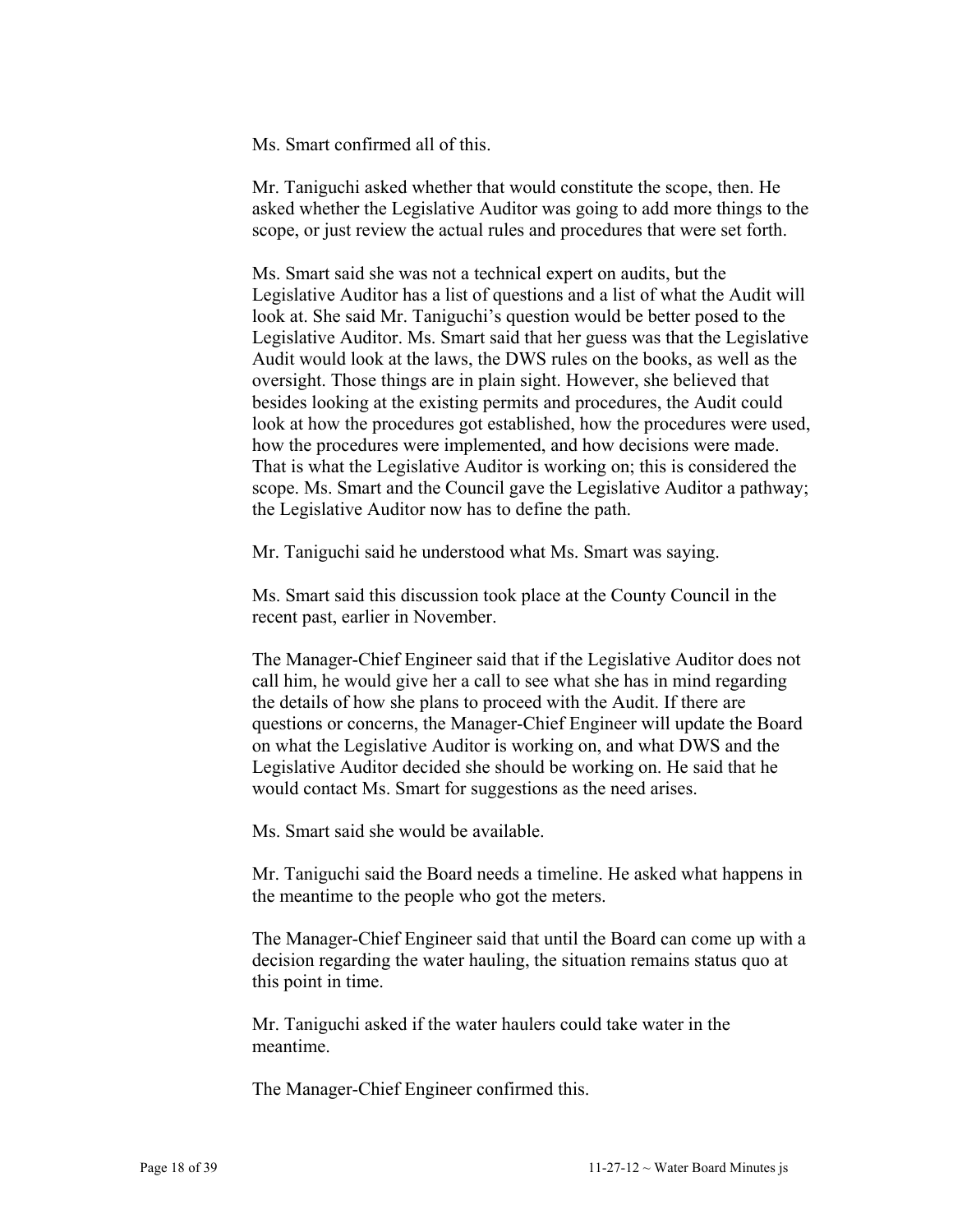Mr. Taniguchi wanted to make sure nobody was being penalized.

The Manager-Chief Engineer assured him on this.

Chairperson Meierdiercks sought to clarify the situation so that everyone in the room understood: nothing had happened regarding how the meters were distributed at this point. He added that he did not expect any decision on the meters would be made today.

Mr. Kaneshiro mentioned the Manager-Chief Engineer's suggestion about holding a regular Board meeting in Ka'u. He asked whether the Board would take action on that suggestion.

Chairperson Meierdiercks said Mr. Kaneshiro could make a Motion to hold a regular meeting in Ka'u, although the earliest it could be would be in January. However, he did not think that the Legislative Auditor's report would be ready by that time; the Board might just have a meeting in Ka'u for further input.

Ms. Smart said that the Board could agendize a discussion with the Legislative Auditor for when a meeting in Ka'u takes place.

Mr. Kaneshiro said he had concerns about airing more input; he noted that the room was full of people from Ocean View today who had taken time from work to come to Kona to testify. He thought it was unfair to these people; in essence, the Board would be saying thanks for coming today but we need more input. Other people in Ka'u maybe did not think it important to come today to testify, and did not come. He noted that people could have also sent written testimony if they wanted to. He said that he felt for the people who came all the way to testify today.

The Manager-Chief Engineer said he felt the same way, but there are some other concerns in the community, and there are people out there who want their concerns to be heard. He suggested that the Item be deferred until the Board holds a public meeting in Ka'u.

Mr. Kaneshiro said the Board today was talking specifically about the hauling of water and the meters. He said he did not know what other concerns there were. The people who came today are the water haulers and the people who want a permit to use the spigots. He did not know what else the community is talking about.

Mr. Greenwell agreed with Mr. Kaneshiro. He said he did not think the Board should entertain the idea of holding a meeting in Ka'u until the Board has information that would benefit the community. If the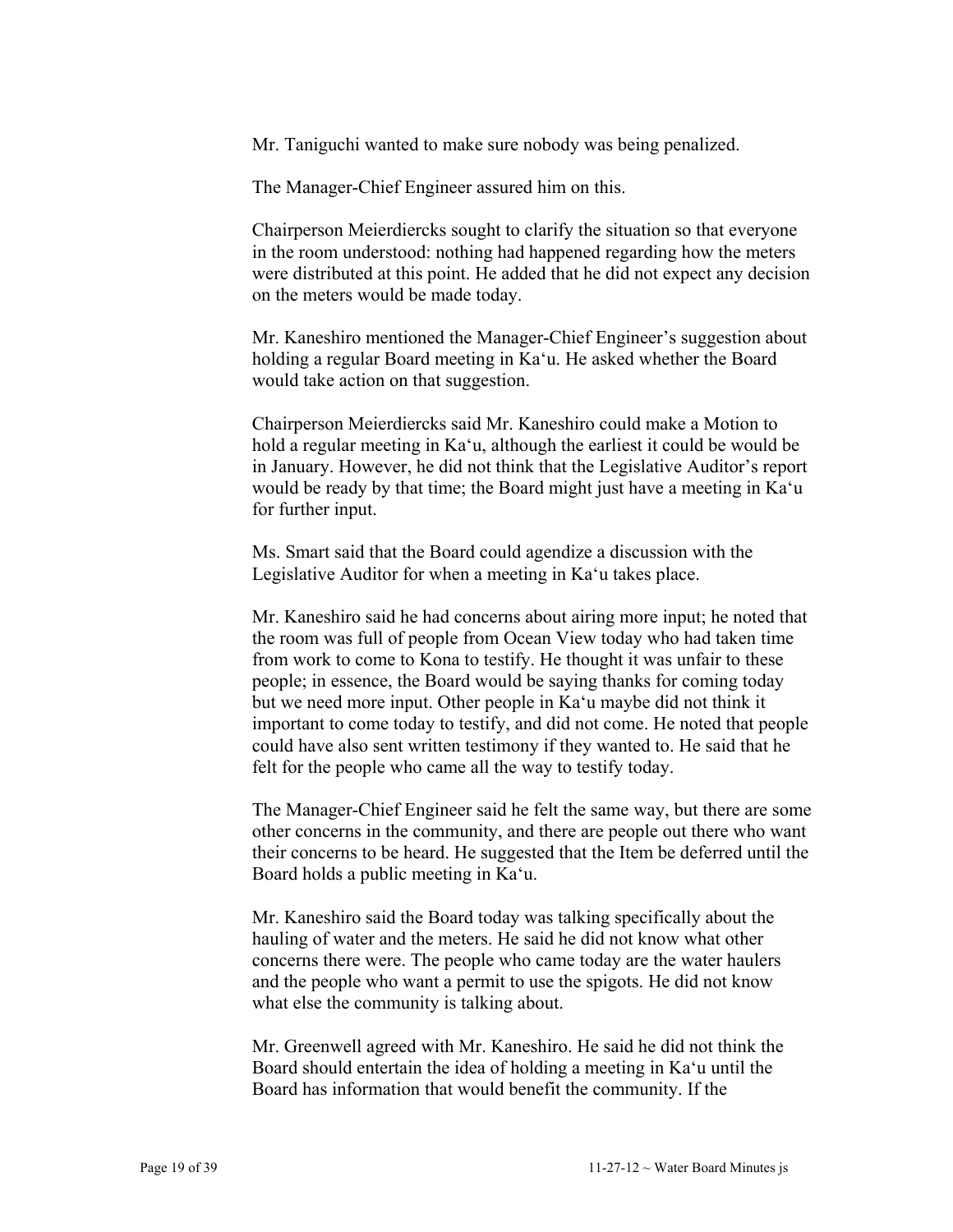Legislative Auditor is not ready with her report by the January meeting, there was no sense holding the January Board meeting in Ka'u.

The Manager-Chief Engineer said he did not know what kind of time line the Legislative Auditor will come up with, or whether she will be ready by January. However, the Board has this Item before them right now; the Board has heard testimony and could take action or defer.

Ms. Smart said she understood the Board's concerns. The Legislative Auditor has heard from Ms. Smart as the Council member representing Ka'u and from the Department, regarding how they would like the review to be. The only body that the Legislative Auditor has not heard from is the Water Board. As recipients of the Legislative Audit, it will be the Water Board that approves any actions or changes. Therefore, Ms. Smart strongly encouraged the Board, even as individuals on a one-on-one basis, to contact the Legislative Auditor and get her involved in the process. Ms. Smart noted that the Legislative Auditor had attended the previous meeting in Hilo, but the Board did not ask the Legislative Auditor any questions. Ms. Smart strongly encouraged the Board to call the Legislative Auditor one-on-one, or put the Legislative Auditor on the Board's Agenda either in Ka'u or at the December meeting or whenever it may be agendized. She strongly recommended that the Auditor's report be agendized, and that it be agendized for a meeting in Ka'u.

Ms. Garson said that she would recommend, instead of contacting the Legislative Auditor individually, that the Board discuss the matter now, if the Board has an area that they would like the Legislative Auditor to look at. Ms. Garson said that she would discourage the Board from calling the Legislative Auditor to give her that kind of input. Ms. Garson recommended that the Board can discuss any areas to bring up to the Legislative Auditor today and come to some sort of an agreement.

Mr. Robinson said that the Board cannot take any action until after the Legislative Audit. He recommended deferring this Item, pending receipt of the Legislative Audit.

The Manager-Chief Engineer agreed that it would be prudent to wait for the Auditor's report. If the Board were to make a decision today, and the Legislative Auditor found that decision improper, it could make matters worse, he said.

Chairperson Meierdiercks asked the Board if there were any suggestions they wanted to direct at the Auditor at this time.

Mr. Robinson suggested expediency.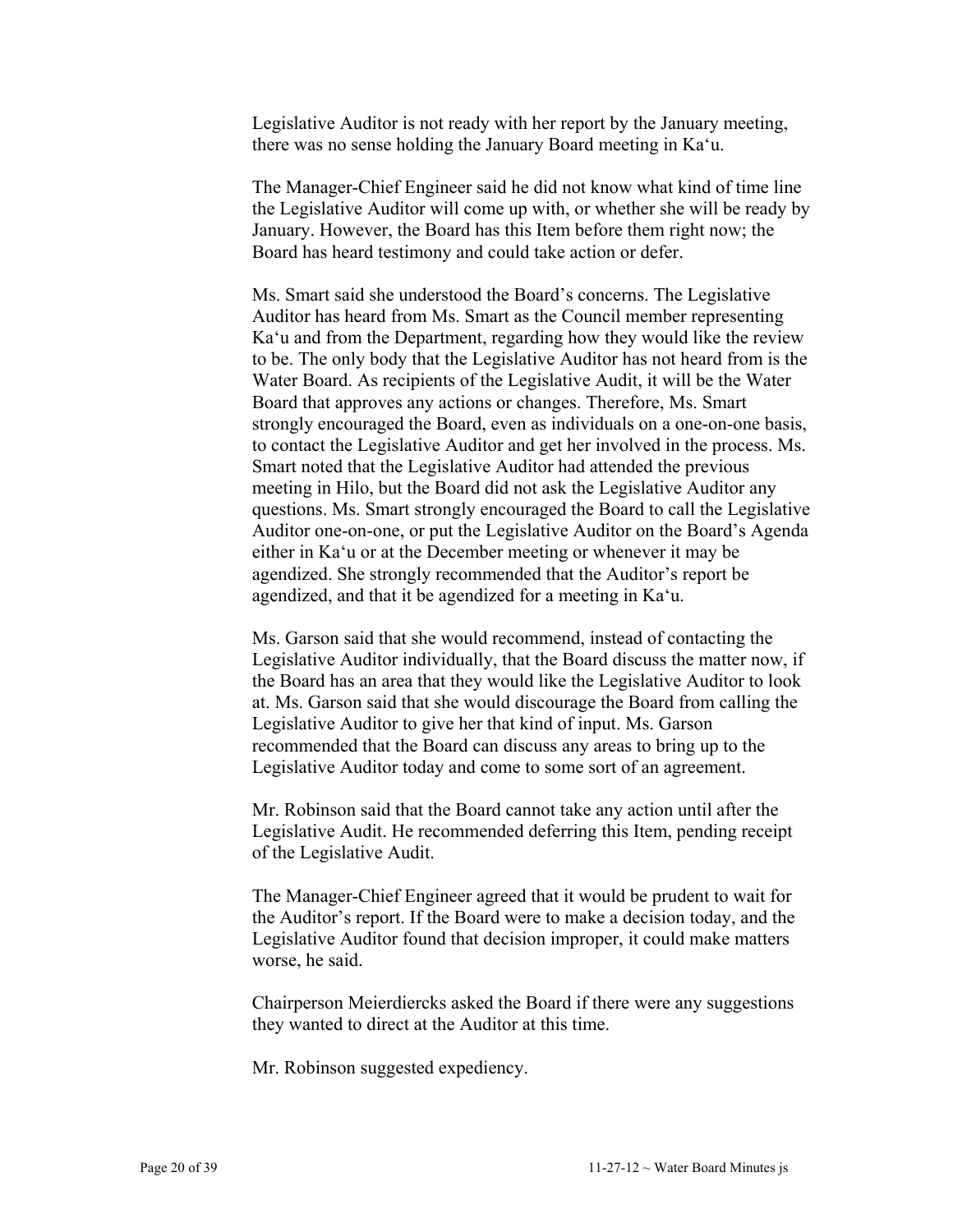Mr. Taniguchi said Mr. Robinson took the words out of his mouth. He also agreed with Mr. Kaneshiro's opinion that the Board had received enough testimony already. The key now is to get the Legislative Auditor's report. Mr. Taniguchi, addressing Ms. Smart, reiterated that the scope she described to the Board last month was whether DWS's rules on awarding meters were followed, along with recommendations. He said that the more things are added to the scope, the longer the Legislative Audit is going to take. The main thing is to get to the bottom of the matter: to determine whether DWS follows all its rules regarding awards of meters. The Legislative Auditor will give the Board the findings, and the Board can make a decision from there.

Ms. Smart, addressing Mr. Taniguchi said that besides looking at DWS's rules, the Legislative Auditor will also be looking at how the rules were implemented the Ocean View area, and whether the implementation was appropriate for the area. While the Department may have followed its rules that are in place – rules that DWS follows islandwide –the question is whether it was appropriate to do so in these circumstances, Ms. Smart said. The Legislative Auditor might even make recommendations for DWS islandwide, she said. She said the Legislative Audit would not necessarily only cover whether DWS followed its rules; Ms. Smart said she did not think there was any question that DWS followed its current procedures. However, there may be areas of improvement, to ensure fairness, Ms. Smart said.

Mr. Robinson said he wanted to make a Motion.

MOTION: Mr. Robinson moved to defer action on this Item, pending receipt of the Legislative Audit; seconded by Mr. Kaneshiro.

Ms. Garson said that the Motion will be basically a **Motion to defer to the call of the Chairperson**. That is, the Chairperson will agendize the Item when the Legislative Audit is ready. Alternatively, the Board could dispense with this Item altogether, and agendize a differently Agenda Item later based on the Legislative Auditor's recommendations.

Chairperson Meierdiercks asked if there was further discussion.

Mr. Taniguchi asked whether the Board should put a time frame on the Legislative Audit; he asked what if the Audit takes ten years.

Mr. Robinson said the Board cannot control the Audit.

Mr. Taniguchi said the time frame would be so the Audit comes out in a timely manner. He observed that the Board does not have to follow what the Auditor says, in any event. He said the Auditor should present her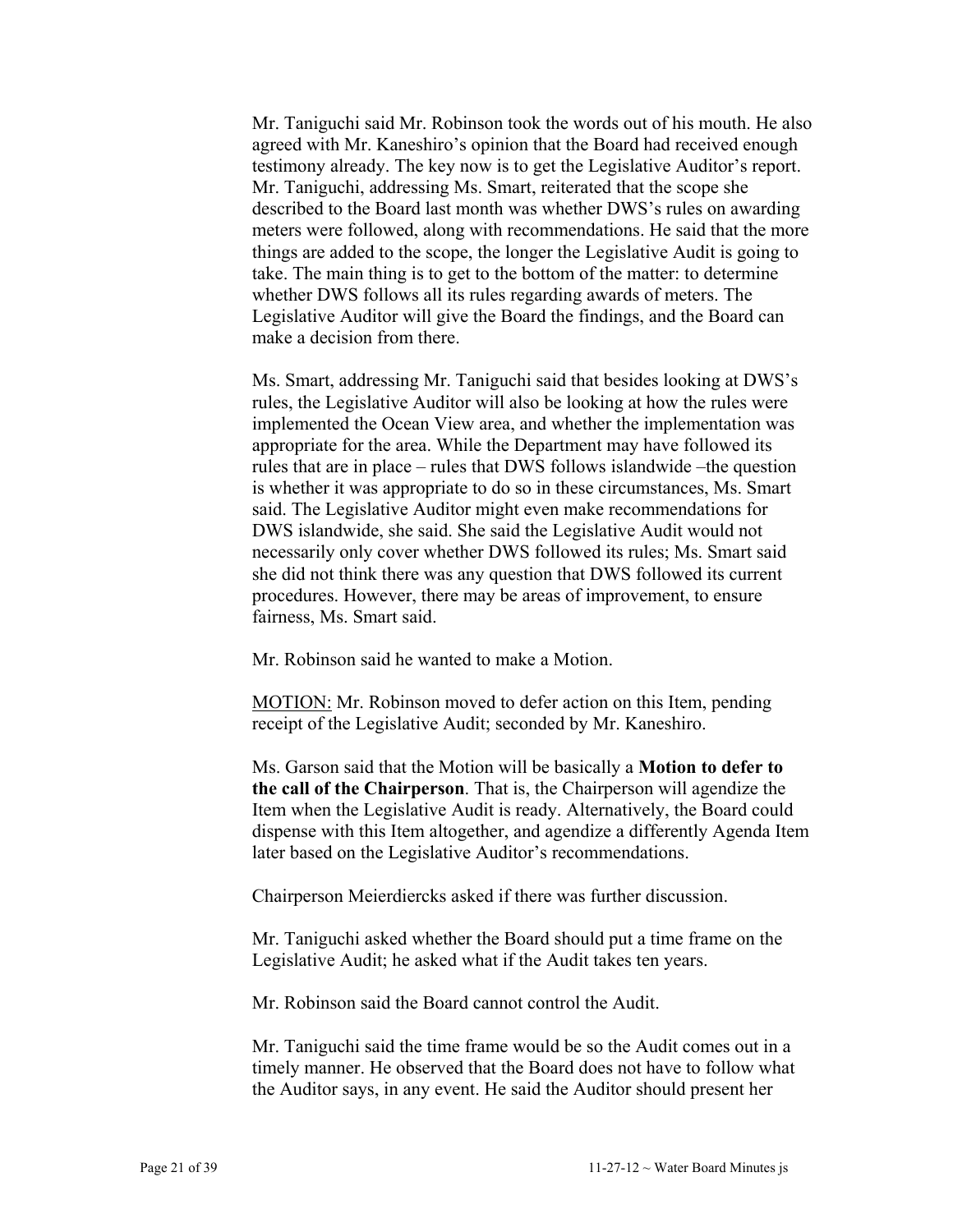report in a timely manner, in a reasonable amount of time, for everybody's sake.

ACTION: Motion to defer to the call of the Chairperson carried unanimously, by voice vote.

#### **5) SOUTH HILO:**

#### **A. JOB NO. 2012-10, REPAIR AND MAINTENANCE OF AIR CONDITIONING SYSTEM, WAIĀKEA OFFICE PLAZA, DEPARTMENT OF WATER SUPPLY:**

*(This Item was deferred from the October 23, 2012, Board meeting.)* 

Bids were opened on October 18, 2012, at 2:00 p.m., and the following are the bid results.

| <b>Bidder</b>         | Monthly Maintenance   Total w/estimated |             |
|-----------------------|-----------------------------------------|-------------|
|                       | <b>Amount</b>                           | repair cost |
| Oahu Air Conditioning | \$1,608.75                              | \$5,172.75  |
| Service, Inc.         |                                         |             |
| Heide & Cook, LLC     | Non-Responsive                          | N/A         |

Maintenance Cost to June 30, 2013 (inclusive):

#### **Oahu Air Conditioning Services, Inc.** \$1,608.75/mo. = **\$11,261.25**

| Hourly Labor Rates for repair: |              |
|--------------------------------|--------------|
| Regular Journeyman             | \$118.00/hr. |
| Regular Helper                 | \$80.00/hr.  |
| <b>Emergency Journeyman</b>    | \$118.00/hr. |
| <b>Emergency Helper</b>        | \$80.00/hr.  |
| Emergency O.T. Journeyman      | \$177.00/hr. |
| Emergency O.T. Helper          | \$120.00/hr. |

| <b>Option Contract Year Monthly Maintenance Cost</b> |                  |
|------------------------------------------------------|------------------|
| (July 1, $2013 -$ June 30, 2014):                    | $$1,481.67/m$ o. |

The Manager-Chief Engineer recommended that the Water Board award the contract for Maintenance Bid No. 2012-10, REPAIR AND MAINTENANCE OF AIR CONDITIONING SYSTEM, WAIĀKEA OFFICE PLAZA, DEPARTMENT OF WATER SUPPLY, to the lowest responsible bidder, Oahu Air Conditioning Services, Inc. for \$11,261.25, and the associated labor costs for repairs as necessary during the maintenance period. It is further recommended that either the Chairperson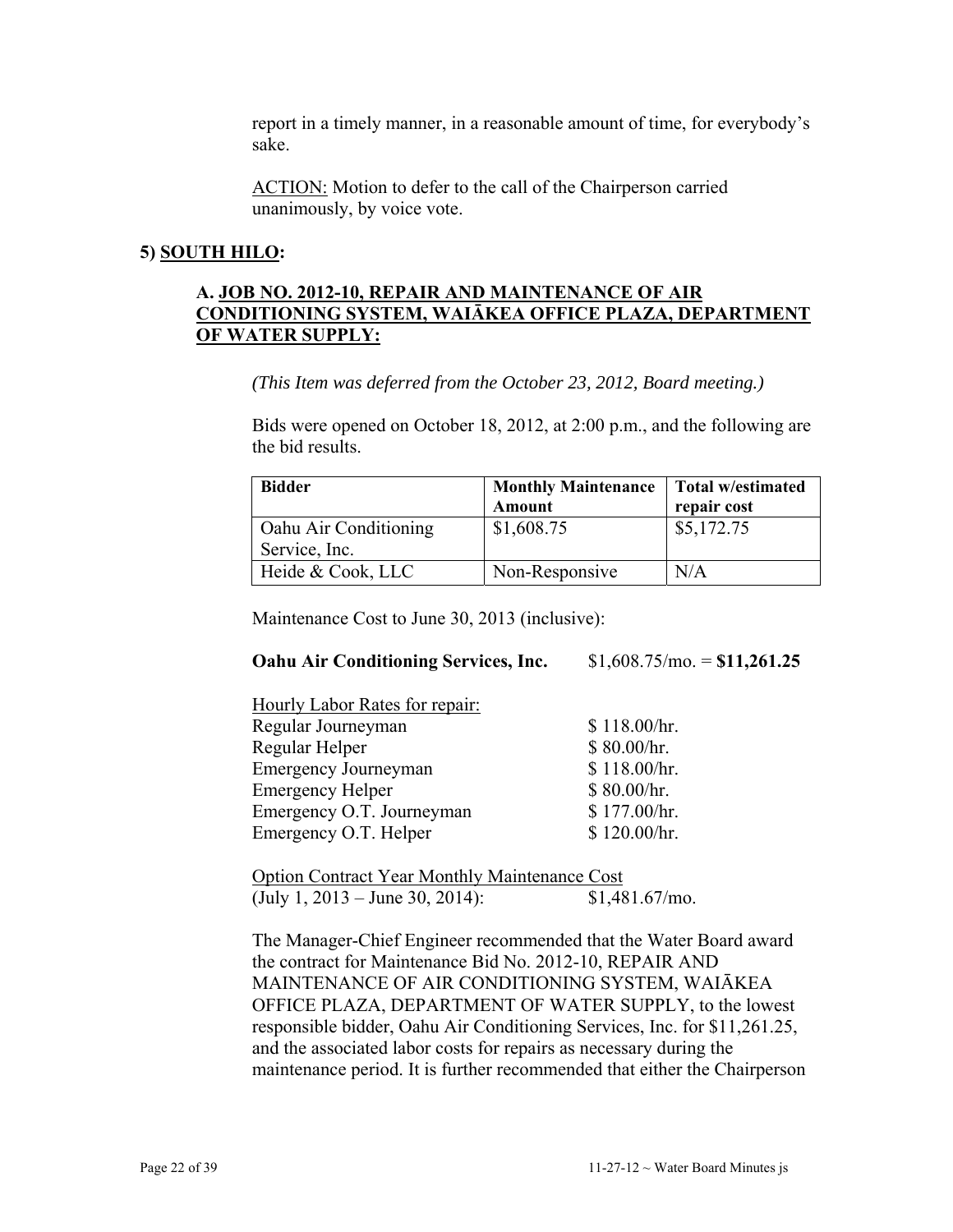or Vice-Chairperson be authorized to sign the contract subject to review as to form and legality by Corporation Counsel.

MOTION: Mr. Perry moved to approve; seconded by Mr. Uyeda.

Mr. Inaba said that the contract also addresses repairs, if necessary. The repair cost is not reflected in the \$11,261.25, which is only for the maintenance cost over the seven-month period of the contract. For bidding purposes, DWS added assumed, possible repair time. This would be a possible additional cost.

Chairperson Meierdiercks said that the repairs would be in excess of the \$11,261.25 listed for maintenance cost.

ACTION: Motion carried unanimously by voice vote.

## **6) NORTH KONA:**

## **A. AMENDMENT TO AGREEMENT REGARDING DEVELOPMENT OF SOUTH WAI'AHA SYSTEM AND AMENDMENT TO AGREEMENT REGARDING DEVELOPMENT OF NORTH WAI'AHA SYSTEM:**

*(Deferred at the October 23, 2012, Board meeting.)*

The Manager-Chief Engineer recommended that this matter be withdrawn, as on November 14, 2012, Kohanaiki Shores, LLC, submitted a revised agreement for consideration.

Mr. Lim asked that the Board defer its decision on Item  $6(A)$  until after Item  $6(B)$ , because  $6(A)$  is related to  $6(B)$ .

Chairperson Meierdiercks called for a Motion to move 6(A) to follow 6(B).

Ms. Garson suggested that the Motion be to table Item  $6(A)$  until after Item  $6(B)$ .

ACTION: Mr. Taniguchi moved to table Item 6(A) until after Item 6(B); seconded by Mr. Perry, and carried unanimously by voice vote.

## **B. AMENDED AND RESTATED AGREEMENT REGARDING DEVELOPMENT OF SOUTH WAI'AHA WATER SYSTEM AND TERMINATION OF THE AGREEMENT REGARDING THE DEVELOPMENT OF THE NORTH WAI'AHA WATER SYSTEM:**

The developers of the South Wai'aha System and North Wai'aha System, Wai'aha System, LLC and Wai'aha System II, LLC, respectively, would like to amend the existing agreements. There will be new members, as previous members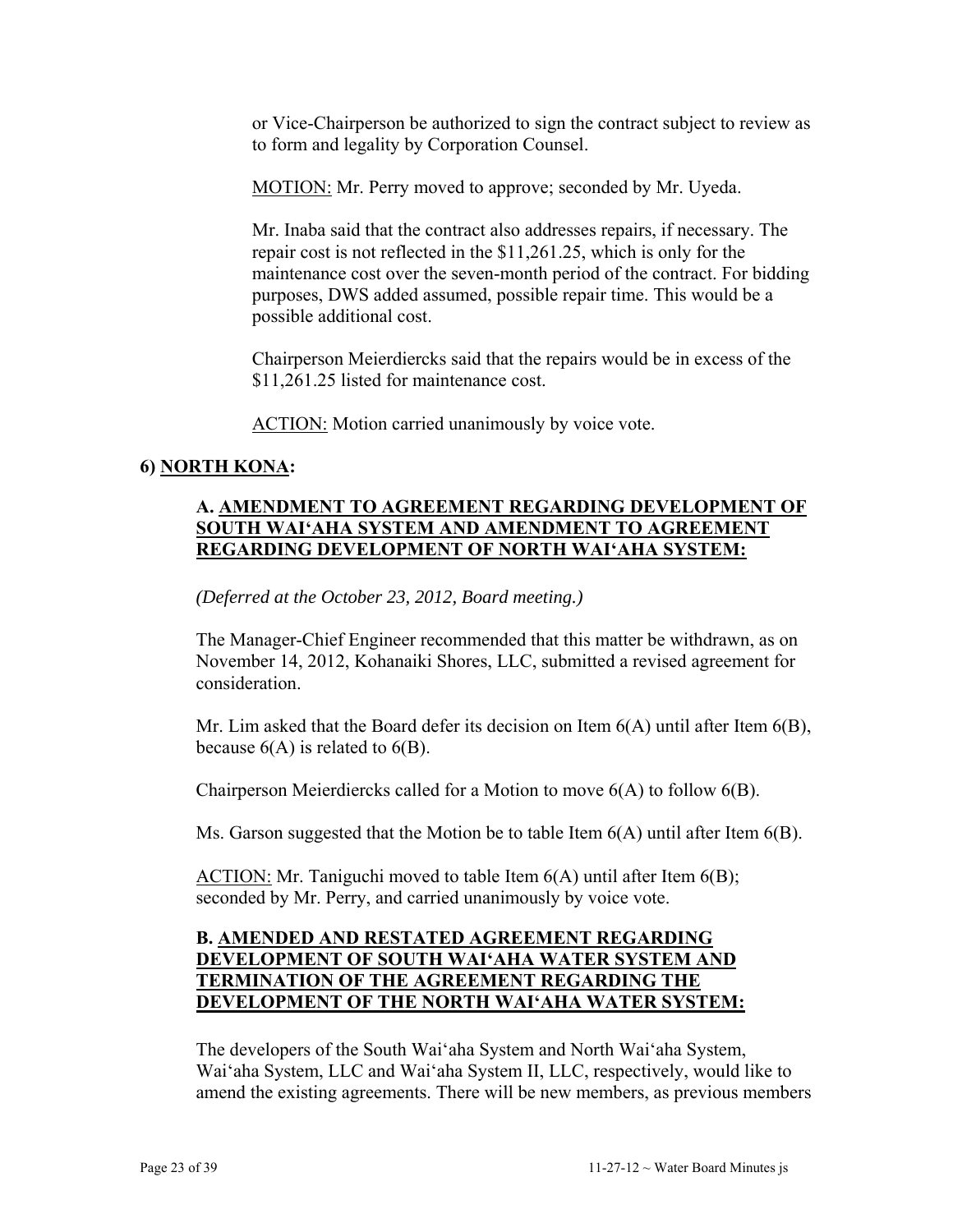of each agreement have executed "redemption agreements," releasing them from the respective agreements. There will be one amended agreement inclusive of both existing agreements identifying the terms and members of the agreement. The parties to this proposed Amended Agreement are the Water Board of the County of Hawai'i, Waiaha System, LLC, Waiaha System II, LLC and Kohanaiki Shores, LLC.

The Manager-Chief Engineer said that the Department and the Board had this morning received the redrafted Agreement from Kohanaiki's attorney; the Department had reviewed it and the terms were acceptable. The redrafted Agreement was based on discussions that DWS, Corporation Counsel and Kohanaiki's attorney had last week, he said. DWS is now recommending approval of the redrafted Agreement with Wai'aha and Kohanaiki.

MOTION: Mr. Taniguchi moved to approve; seconded by Mr. Lindsey.

Mr. Uyeda said he only got the initial draft on Friday, and had not had time to review the revisions. He asked what the capacity of the existing Wai'aha source was.

The Manager-Chief Engineer said the capacity of the existing Wai'aha source is 2 million gallons per day, or in terms of single-family units: about 3,200 equivalent units (EUs).

Mr. Uyeda asked why there was a need for DWS to provide another source – assuming the original source has sufficient capacity.

The Manager-Chief Engineer said that that was put in as an option, just in case.

Mr. Inaba explained that the capacity of the transmission system is going to be greater than 2 million gallons a day; DWS did not want to give out more units prematurely. He noted that the developer was going to do a second transmission corridor, i.e., the North Wai'aha system. This arrangement allows DWS some time to at least try to get a second source (i.e., a well) into the same system that can utilize this transmission system, Mr. Inaba said.

Mr. Uyeda noted that it appears that Kohanaiki has, under the Palamanui agreement, 250 existing water units. Under this new Agreement, Kohanaiki has the rights to 250 equivalent units as well. Mr. Uyeda said Kohanaiki cannot have it both ways; the Board needs to look at the Palamanui agreement in tandem with the new Wai'aha Agreement, to see if there is any overlapping. He said there should not be any overlapping; the commitments should be in one agreement or the other, but not both.

Mr. Inaba, seeking to clarify, said that the 250 water commitments are independent of the Palamanui agreement.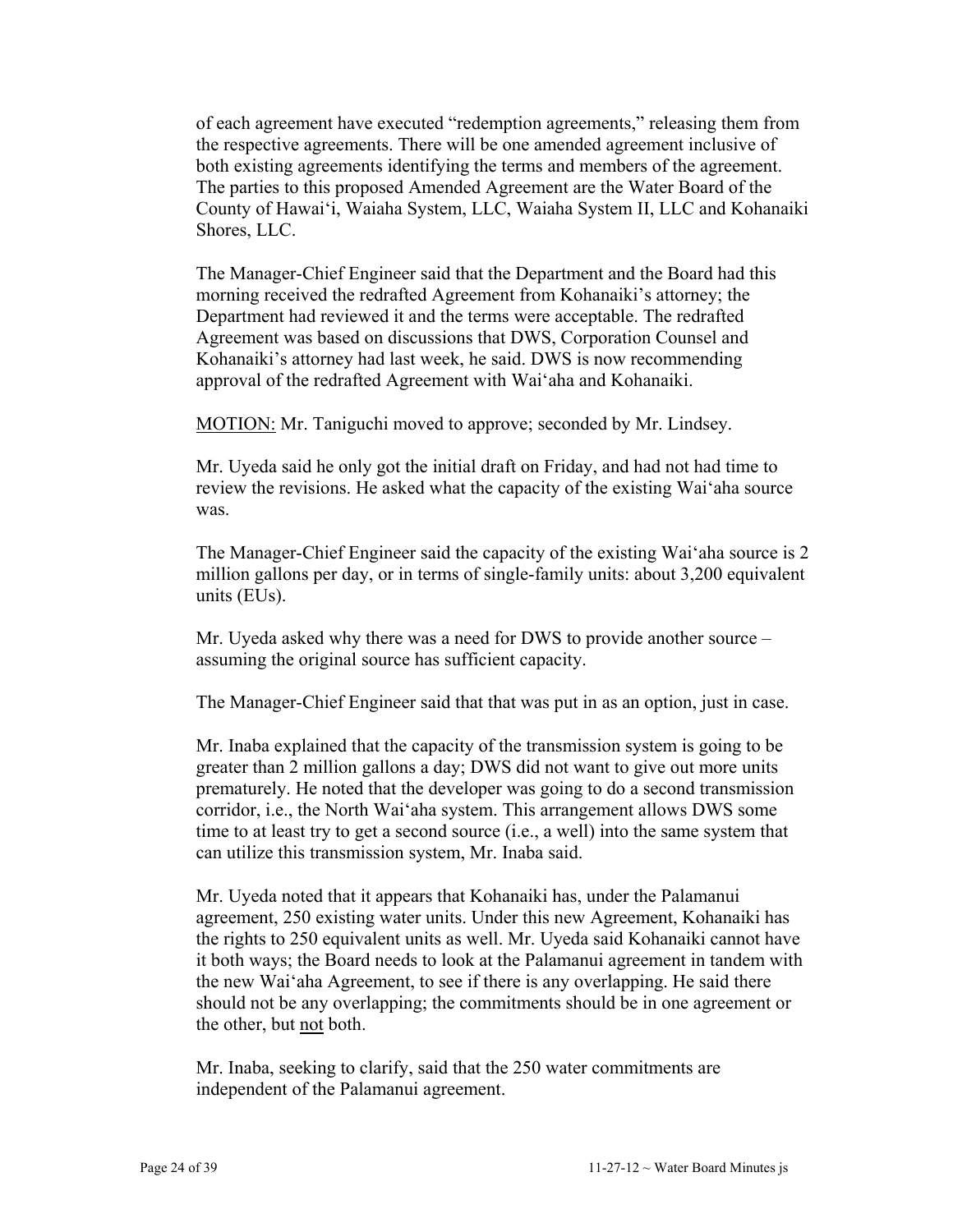The Manager-Chief Engineer said the 250 units were not part of the Palamanui agreement; the 250 units referred to here are outside of the Palamanui agreement; the 250 units are separate. In fact, because the existing capacity of DWS's transmission system, DWS allowed Kohanaiki to utilize the 250 units. Kohanaiki actually started off with 500 units, but the number was cut back to 250 units.

Mr. Uyeda said there was another agreement that should be reviewed in tandem with the current Wai'aha agreement – to make things clear. Mr. Uyeda did not believe that Kohanaiki should get 250 equivalent units in both agreements.

The Manager-Chief Engineer said no, that is not the case. Kohanaiki is not getting more than 250 units. Instead, Kohanaiki is being allowed to use 250 units, but under this new redrafted Agreement, Kohanaiki is not going to get more than 250. In actuality, the number of units that Kohanaiki will be getting in this redrafted Agreement from Wai'aha is going to be reduced by that 250 units. Kohanaiki is not going to get more, he said.

Mr. Lim said that Mr. Uyeda is worried about the 250 units coming from the Palamanui agreement; it is not coming from the Palamanui agreement. This is separate and apart; this is going to be a system allocation.

Mr. Uyeda said it sounds like there is a third agreement with DWS, allocating those 250 equivalent units somewhere.

The Manager-Chief Engineer said that the 250 units were committed to Kohanaiki by DWS; it was not necessarily another agreement. The fact was that because of the existing capacity of the system, DWS was able to allow Kohanaiki to utilize those 250 units. This was done administratively by DWS, he said.

Mr. Uyeda said that the schedule allocates equivalent units, and therefore it should be reduced to 250 units.

The Manager-Chief Engineer said yes, that was exactly the case.

Mr. Uyeda noted that the agreement says there is a total of 1,500 units. The 993 units go to Kohanaiki, and the 257 units go to Wai'aha. He asked where the balance of 250 would go.

The Manager-Chief Engineer said that out of the total of 1,500 units, a certain number go to Wai'aha.

Mr. Uyeda said that is the 257 units.

The Manager-Chief Engineer said that the remainder will go to Kohanaiki.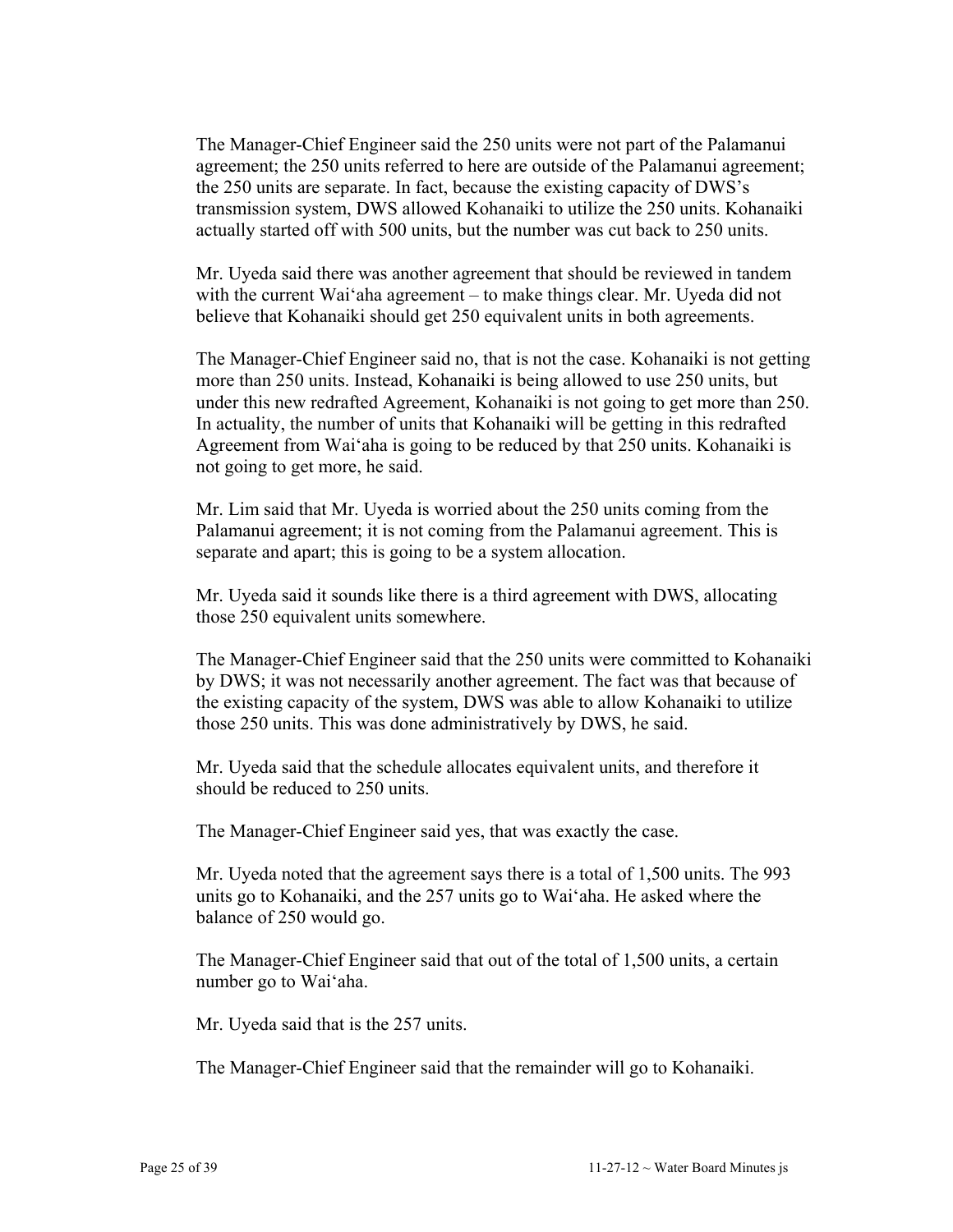Mr. Inaba said that 1,243 units go to Kohanaiki. The 250 units were placed in advance, so that is where the balance of 993 comes from.

#### *(Mr. Okamoto, off-mike, explained the 250 units to Mr. Uyeda.)*

Mr. Uyeda asked what the Wai'aha lands are zoned for, and what water allocation should be going to those existing parcels.

Mr. Inaba said the members of the Wai'aha water system may not necessarily have zoning. DWS is letting the members know that DWS needs to allocate at least two units per proposed lot greater than 10,000 square feet in that development. Therefore, if there was a proposal to subdivide a 10 acre lot into (10) 1 acre lots, there would be 20 units, instead of 10, he said. This allocation was based on the typical water usage of similarly sized lots, because DWS knows that the owners use more than one unit per lot.

Mr. Uyeda said that he was concerned that there is enough capacity and source to support the developments there.

The Manager-Chief Engineer said that the minimum requirement is that DWS provides one unit of water per lot, or per existing single-family dwelling. Because of the Department's experience of water usage in Kona, DWS came up with some lots that use more than one unit of water. That is why DWS came up with this language whereby, in certain size lots, the parcels get two units of water. This is to ensure that DWS has enough capacity in its source that will provide for these developments.

Mr. Uyeda, referring to Section 16, Return of the Deposits, noted that there was no language that dealt with what happens if the entities go away. He asked how, in such a case, HELCO refunds would be distributed.

The Manager-Chief Engineer said he was not clear on that, but normally DWS reimburses developers for whatever reimbursement comes in from HELCO.

Mr. Uyeda asked what happens if there are no developers to reimburse. He noted that over time, developments can be sold, go away, or file for bankruptcy. He said there needs to be some language that addresses refund checks in such a case.

The Manager-Chief Engineer agreed.

Mr. Uyeda noted the requirement for the Waia'aha system to have a rate-of-flow control valve, to control flow out of the proposed new 1-milliongallon tank. He said there should be language in the Agreement as a fail-safe, to deal with the possibility that the rate-of-flow control valve fails. He asked what kind of back-up system will be required to be in place, in order to be accepted by DWS.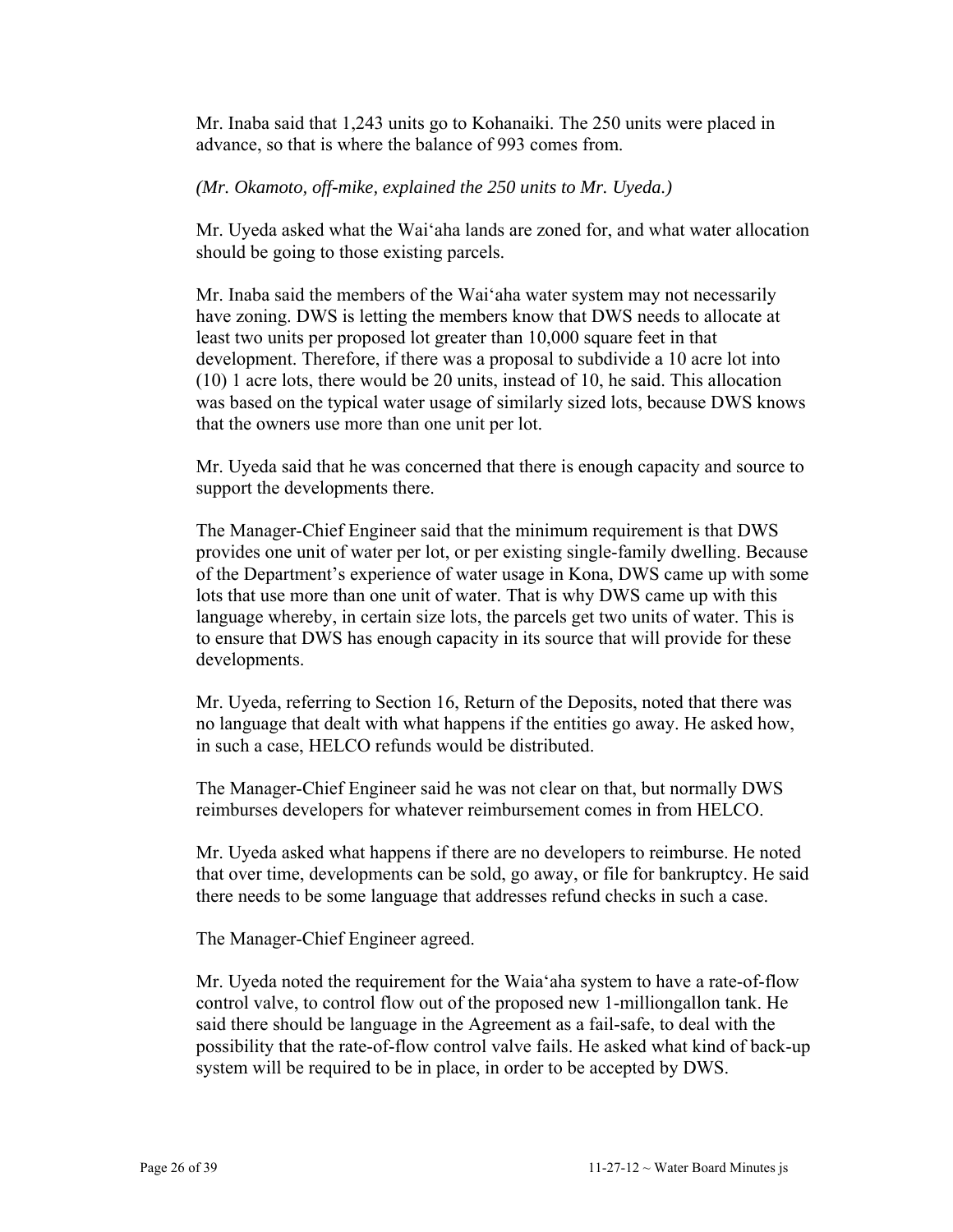The Manager-Chief Engineer said he was not sure whether such language should be worked into the Agreement. However, there should be safeguards in place when DWS reviews the construction drawings, in case certain components in the system fail. He mentioned the warranties involved. DWS is looking at providing SCADA equipment to monitor DWS's components.

Mr. Uyeda said some language to that effect should be included, before this Agreement is approved.

Mr. Lim, referring to Mr. Uyeda's question about the HELCO refunds, cited Paragraph 21, entitled Runs with the Land. This section assigns a refund to whoever comes in as successors to the existing parties. He said he assumed that whoever the successors are will get the refund.

Mr. Robinson, referring to Mr. Wilkins' public testimony earlier on the salinity and system entitlement, asked whether the new Wai'aha system will help reduce the salinity of the water in Kailua Town.

The Manager-Chief Engineer said yes, the new Wai'aha system will enable DWS to **reduce** its pumpage from the Kahalu'u Shaft and the Kahal'u Wells. Those two sources have higher chlorides. DWS is already using water from the mauka areas through the soon-to-be completed Palani Transmission System. DWS is already bringing that better water down into Kailua. Therefore, that is an alternative that is in place already. Unfortunately, the original Wai'aha Agreement did not pan out as hoped, and the Wai'aha water is not in use yet. But in the meantime, the Palani system is providing an option, he said.

Mr. Robinson asked which well will be the source for the Wai'aha system.

The Manager-Chief Engineer said the Wai'aha Well is the source. The great thing about Wai'aha Well is its location, from which it will be able to transmit water north, south and also down makai.

Mr. Uyeda asked if any other water facilities besides the Waia'aha transmission system will be needed to support this new leg of water coming on line.

The Manager-Chief Engineer said there will be improvements along the Queen Ka'ahumanu Highway, including the rate-of-flow control valves at the Palani junction, as well as additional transmission lines in the highway and additional storage in the area.

Mr. Uyeda asked if there are any easements that DWS would need to get from the State of Hawai'i.

The Manager-Chief Engineer said that presumably, the pipelines will be within the State Highway right-of-way, so DWS will have to work out whatever Use and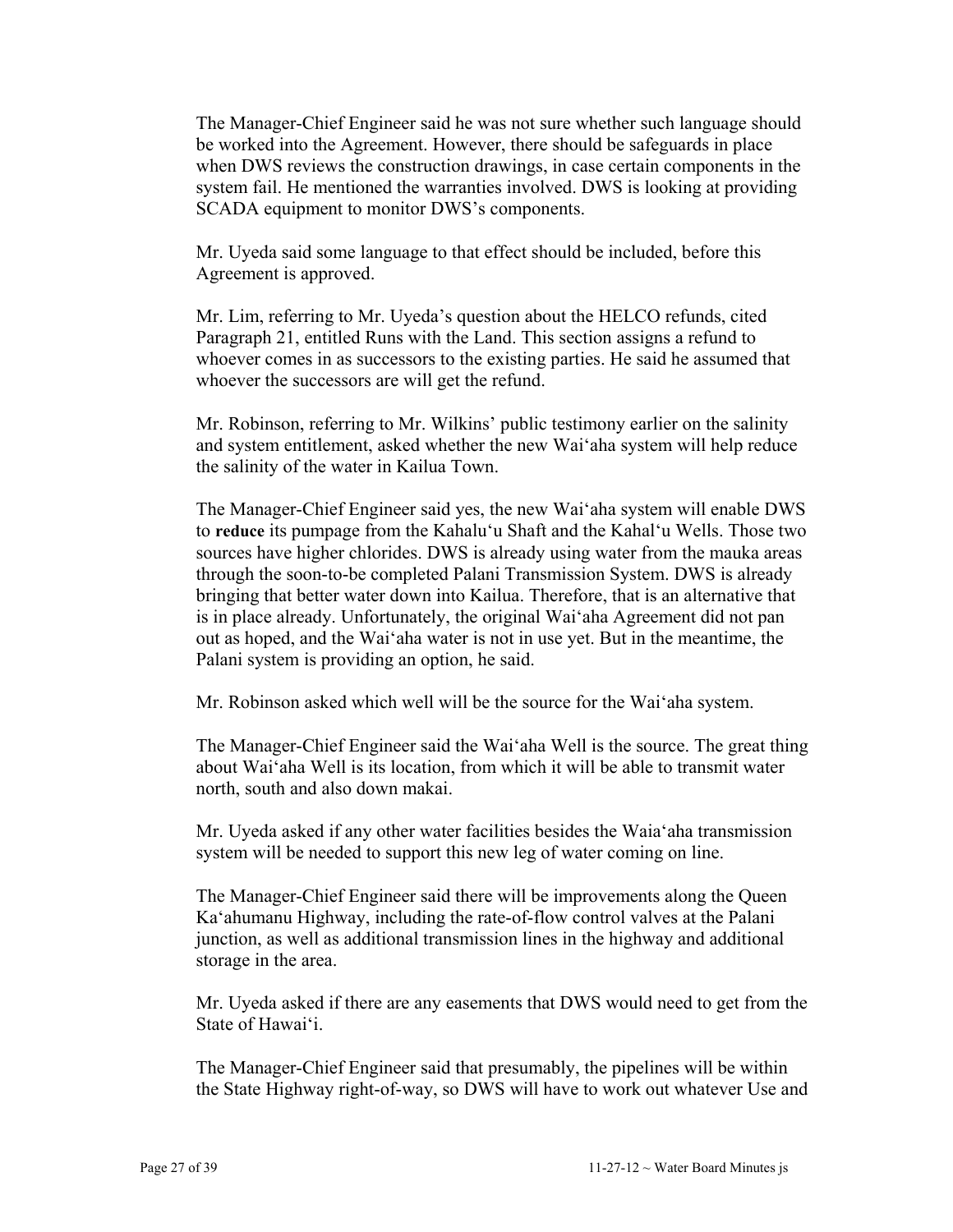Occupancy agreements that are called for, with the State Highways' right-of-way branch. DWS does not anticipate any additional site acquisition requirements, except possibly for the storage requirement that is being built in the Palamanui development and right above Keāhole.

Mr. Lim corrected the Manager-Chief Engineer, saying that the storage requirement has still to be determined at the Palamanui system. He noted that Kohanaiki has an option to either build a new storage facility, or to help someone else to build a storage tank, or to increase the size of the storage. That is why, in Paragraph 6, entitled KOH Storage Requirements, it is called the "off-site storage."

Mr. Robinson asked what happens to the 1999 agreement to which the Water Commission (sic) is signatory to, if the Water Board today approves the Wai'aha Agreement.

Mr. Lim said the whole point is that the Wai'aha System is legally and systemwise unrelated to the Palamanui System. Kohanaiki still is a party to the contract with Palamanui and the Water Board, and once the Wai'aha Agreement is completed, Kohanaiki is going to negotiate with Palamanui on how to allocate the equivalent units and how to transfer things, Mr. Lim said. Kohanaiki has been participating with Palamanui over the past several years in developing Palamanui's system. Once the Kau Wells proved to be not very good, Kau Well No. 1 was basically crossed off the list, Mr. Lim said. Kohanaiki now is looking at Kau Well No. 2 with Palamanui, but even that is subject to a 10,000-hour pumping requirement – just to see what will happen, he said. It involves putting a lot of money in the ground, with a mandated treatment system that DWS has not even seen yet, Mr. Lim said. A prudent developer would look for other options, he said. He noted that Palamanui, being a prudent developer closed on the Kalaoa Well 2 site, and is ready to proceed on that if they want to. Kohanaiki also sought other options, dealing with other well developers, and ended up with Mr. Bolton. That is why Kohanaiki is here with the Water Board; it is a win-win-win situation for everybody, Mr. Lim said. DWS needs the Wai'aha source, a great high-quality source which has never been developed. Kohanaiki needs the money, and has found a developer (Mr. Bolton), who is willing and able to put the money into the system, and who is ready to go now. Mr. Lim asked the Board to approve the Agreement without delay; to delay would force Kohanaiki into a negotiating session with Palamanui. Kohanaiki is going to get to Palamanui to deal with the Palamanui issues – after the Wai'aha System.

Ms. Garson asked the Board if they had any questions for Palamanui.

Mr. Lim said he would object to any questions posed to non-parties to this contract; Palamanui is not part of this contract.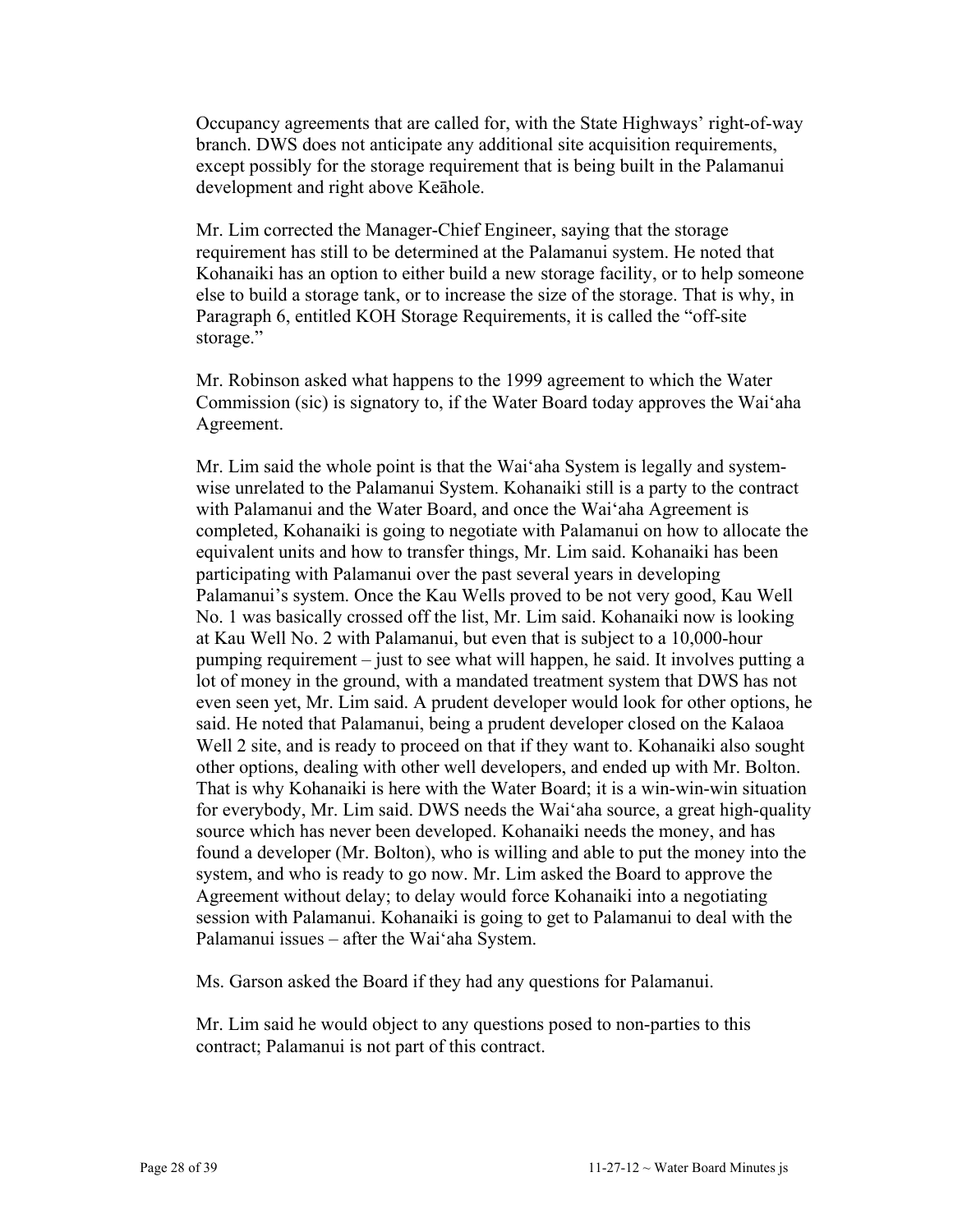Ms. Garson said she understood, and said she was only asking if the Board needed more information.

Mr. Lim cited Section 4.1.5 of the 1999 agreement with Palamanui, whereby Kohanaiki has the specific right to obtain water commitments from other sources, provided that there is transmission capacity in the DWS system. Therefore, Kohanaiki is just enforcing and taking advantage of its existing rights, even under the 1999 agreement with Palamanui.

Mr. Bays, representing Palamanui, requested an opportunity to respond.

Mr. Lim said he did not want to get into that.

Chairperson Meierdiercks told Mr. Bays that he was out of order, because the Board was just discussing the Wai'aha System and the contract involving Kohanaiki. He asked whether anybody on the Board had any objections. He asked the Board whether they wanted to continue and finish discussion on this issue, or if the Board wanted to incorporate the (Palamanui) issue in this issue.

## *(Some Board members signified that they did not want to incorporate the Palamanui issue into the discussion.)*

Mr. Uyeda observed that the Board only just got the final draft of the Agreement today; he needed more time to review the final draft. He said the Board got one draft on Friday, and the final draft today; he wanted to see what the changes were.

Chairperson Meierdiercks asked whether Ms. Garson had reviewed the final draft.

Ms. Garson said that she had discussed the substance of it with DWS, adding that she too just got the final draft today. However, it is the Board that will be making the decision.

The Manager-Chief Engineer said that DWS looked at the final draft this morning. The final draft came out the way it was discussed previously, but the Board did not get to see this final draft until this morning, he said. He noted Mr. Uyeda's comment that he had not had time to look at the final draft submitted this morning.

Mr. Lim said he wanted the Board to move forward today; he did not see the need for delay. He said it would be prejudicial to some of the other Wai'aha members, who are smaller developers who need to move forward. Not to approve the Agreement today would prevent the smaller developers from moving forward with their projects. The changes that were made to the Agreement, as shown in the red-lined version, are changes that DWS had asked for, and to which Kohanaiki had agreed. Mr. Lim felt that the changes did not alter the substance of the deal, and he felt that the Board has had the opportunity to review the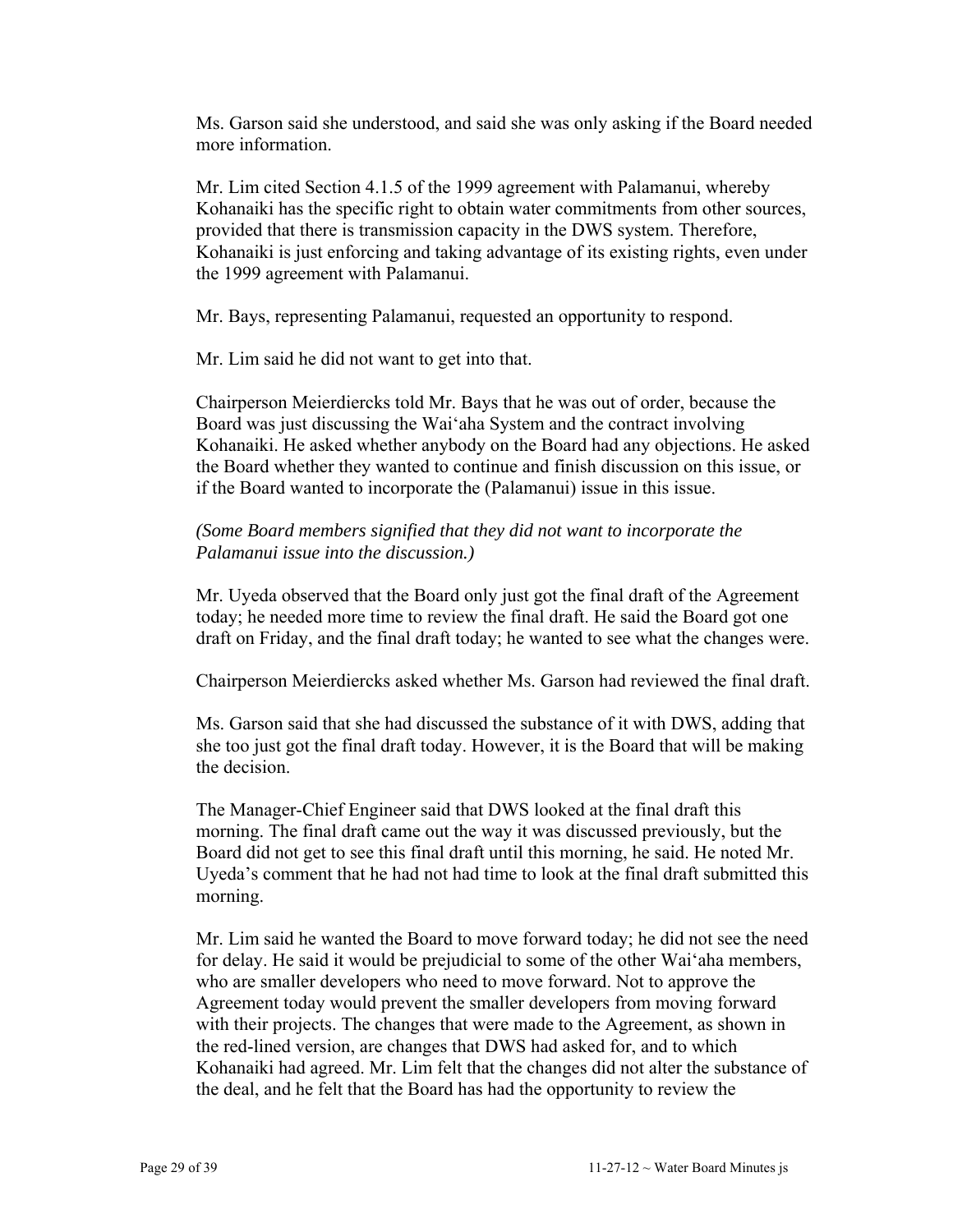Agreement. Therefore, he asked the Board to act on the Agreement now. A delay would not be a good thing, he added.

Chairperson Meierdiercks said that the Recommendation on the floor is affirmative, to approve the Agreement. He called for a vote, but it was clear that the vote was not unanimous.

ACTION: A roll call vote was taken: Ms. Lee Loy (Aye); Mr. Perry (Nay); Mr. Uyeda (Nay); Mr. Robinson (Aye); Mr. Lindsey (Aye); Mr. Taniguchi (Nay); Chairperson Meierdiercks (Aye); Mr. Greenwell (Nay); Mr. Kaneshiro (Nay). Motion to approve the Recommendation failed with five (5) Nays and four (4) Ayes.

Chairperson Meierdiercks asked if there were another Motion.

Mr. Lim suggested a Motion to Reconsider its action, at the next regularly scheduled Board meeting.

MOTION: Mr. Perry moved to defer; seconded by Mr. Uyeda.

Chairperson Meierdiercks noted that it had been moved and seconded that this Item be deferred to the next Board meeting.

Mr. Taniguchi asked Mr. Lim not to introduce any changes to the Agreement on the day of the Board meeting. He said it really was not fair to expect someone to review something like that; that was the reason he voted Nay to the Recommendation. It was not okay to say everything is fine, without having a chance to review the Agreement. If the final draft had come in Friday or earlier, the Board probably would not have had a problem. It was unfair to expect anybody to review with no time to review it, he said. Mr. Taniguchi asked if this final draft is exactly what the Board will be looking at for the next Board meeting.

Mr. Lim asked for clarification – whether the current Motion was a Motion to Reconsider.

Chairperson Meierdiercks said it was a Motion to defer.

Mr. Lim asked whether it was actually a Motion to Reconsider, meaning that the prior denial will be erased.

Chairperson Meierdiercks said that was correct.

Mr. Lim said okay, he just wanted to be clear, for the record.

Chairperson Meierdiercks noted that the Board had not yet voted on the Motion.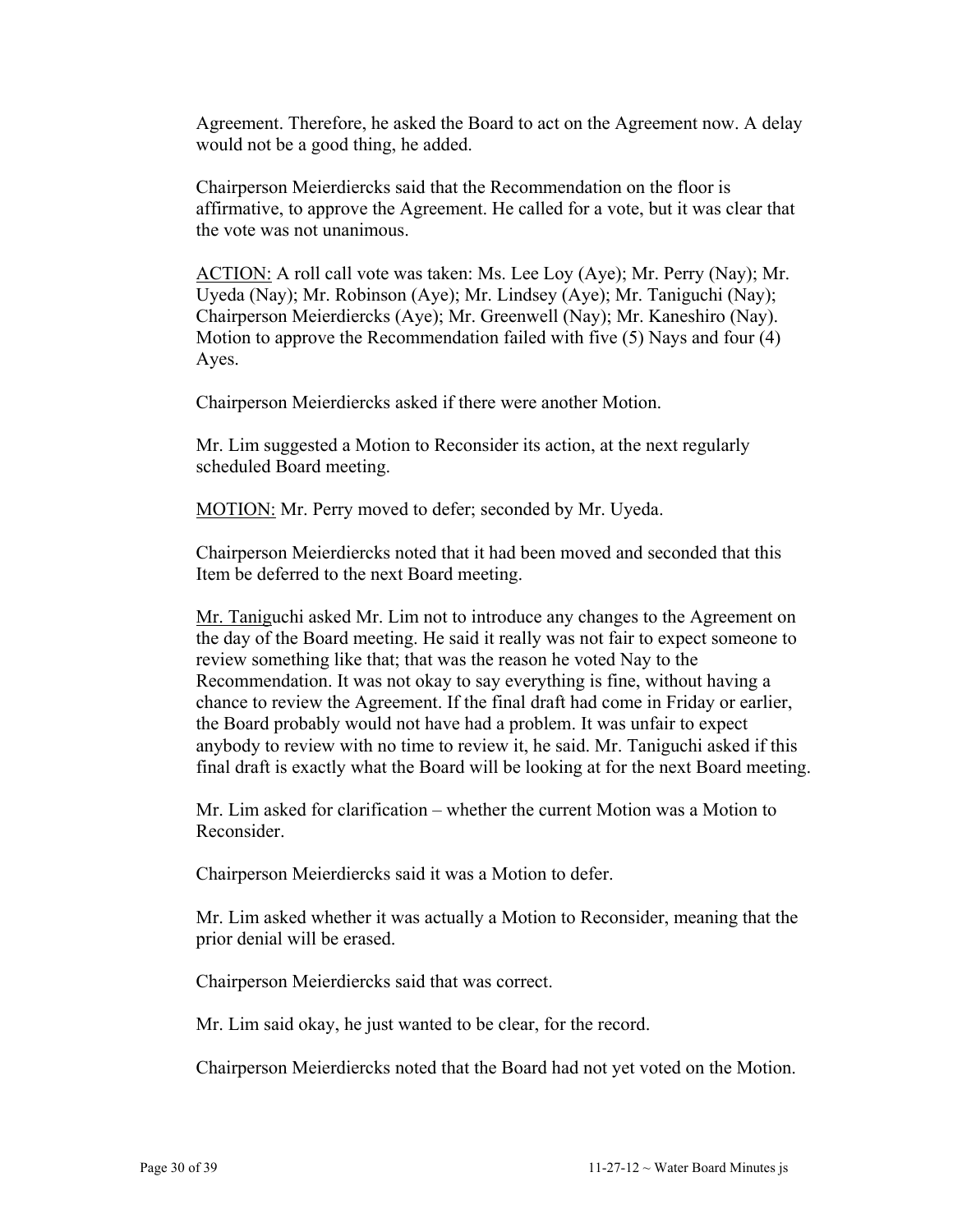Ms. Garson said that Mr. Lim was correct; the Motion is to Reconsider.

Chairperson Meierdiercks added that the Motion is to Reconsider the existing final draft of the contract at the next Board meeting. He asked if there may be further changes.

Mr. Taniguchi said no.

Mr. Lim reiterated that the changes that were made in the final draft were changes that DWS made; they were not Kohanaiki's changes.

The Manager-Chief Engineer said that the parties needed to ensure that the final draft is it, so that when Kohanaiki comes back to the Board in December, it must be with the same document that the Board has today.

Mr. Lim said he would commit to that.

Ms. Garson asked for clarification on the Motion to Reconsider; she asked who moved and seconded it.

Chairperson Meierdiercks said Mr. Perry had so moved, and Mr. Uyeda had seconded.

ACTION: Motion to Reconsider at the next Board meeting carried unanimously by voice vote.

## **A. AMENDMENT TO AGREEMENT REGARDING DEVELOPMENT OF SOUTH WAI'AHA SYSTEM AND AMENDMENT TO AGREEMENT REGARDING DEVELOPMENT OF NORTH WAI'AHA SYSTEM:**

Mr. Lim asked that this Item, tabled earlier in the meeting, be deferred to the December meeting.

Chairperson Meierdiercks said that the Item first needed to be *removed from the table.*

MOTION: Ms. Lee Loy moved to remove the Item from the table; seconded by Mr. Taniguchi. *(Note: No voice vote to take Action on this Item took place.)* 

Chairperson Meierdiercks entertained a Motion to defer the Item to the December meeting.

ACTION: Mr. Robinson moved to defer; seconded by Mr. Greenwell, and carried unanimously by voice vote.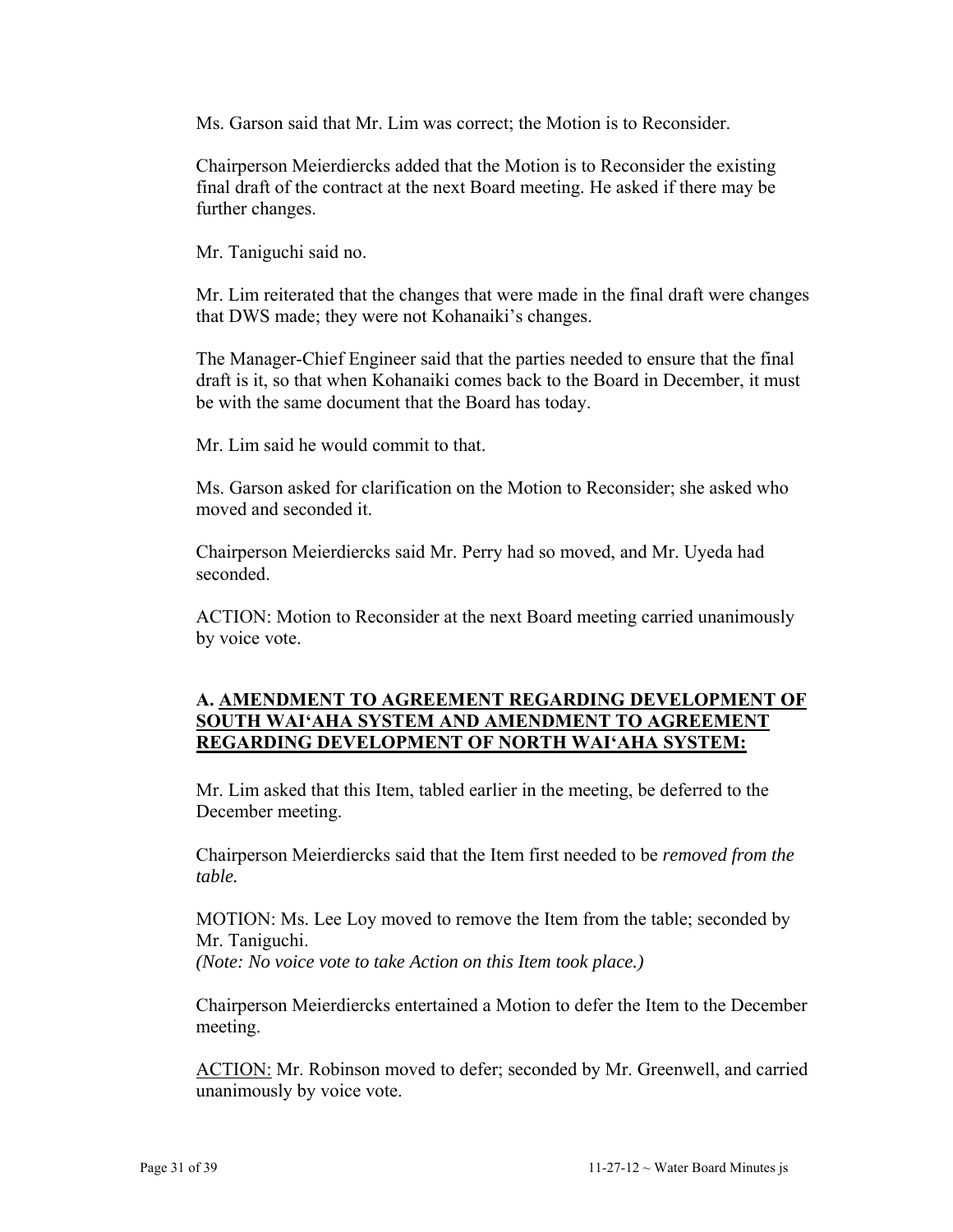# **A. HAWAIIAN OCEAN VIEW ESTATES STANDPIPE METER ALLOCATION – RE-DOING SIGN-UP PROCESS:**

*(Handled earlier in the meeting.)*

# **B. EXECUTIVE SESSION RE: RE-DOING SIGN-UP FOR HAWAIIAN OCEAN VIEW ESTATES STANDPIPE METERS:**

The Water Board had anticipated convening an executive meeting, closed to the public, pursuant to Hawai'i Revised Statutes, under 92-5(a)(4) to consult with the Water Board's attorney on questions and issues pertaining to the Water Board's powers, duties, privileges, immunities and liabilities. A two-thirds vote, pursuant to HRS Section 92-4, was necessary to hold an executive meeting.

*(No Executive Session held.)* 

# **8) MISCELLANEOUS:**

# **A. DEDICATION OF WATER SYSTEMS:**

The Department has received the following documents for action by the Water Board. The water systems have been constructed in accordance with the Department's standards and are in acceptable condition for dedication.

## **LICENSE NO. 775**

Lālāmilo Off-Site Water System Licensor: State of Hawai'i Department of Hawaiian Home Lands Tax Map Key: (3) 6-6-001: portion 077 and 010 Final Inspection Date: November 15, 2012 Water System Cost: \$ 814,651.00

MOTION: Mr. Greenwell moved to approve; seconded by Mr. Lindsey.

Ms. Lee Loy said that as in the past, she would be recusing herself from the vote because this is a Hawaiian Home Lands issue; Ms. Lee Loy's husband is a Hawaiian Homes Commissioner.

Mr. Inaba said this Item involves a pipeline from the tank to the distribution system.

ACTION: Motion carried with eight (8) Ayes; one recusal (Ms. Lee Loy).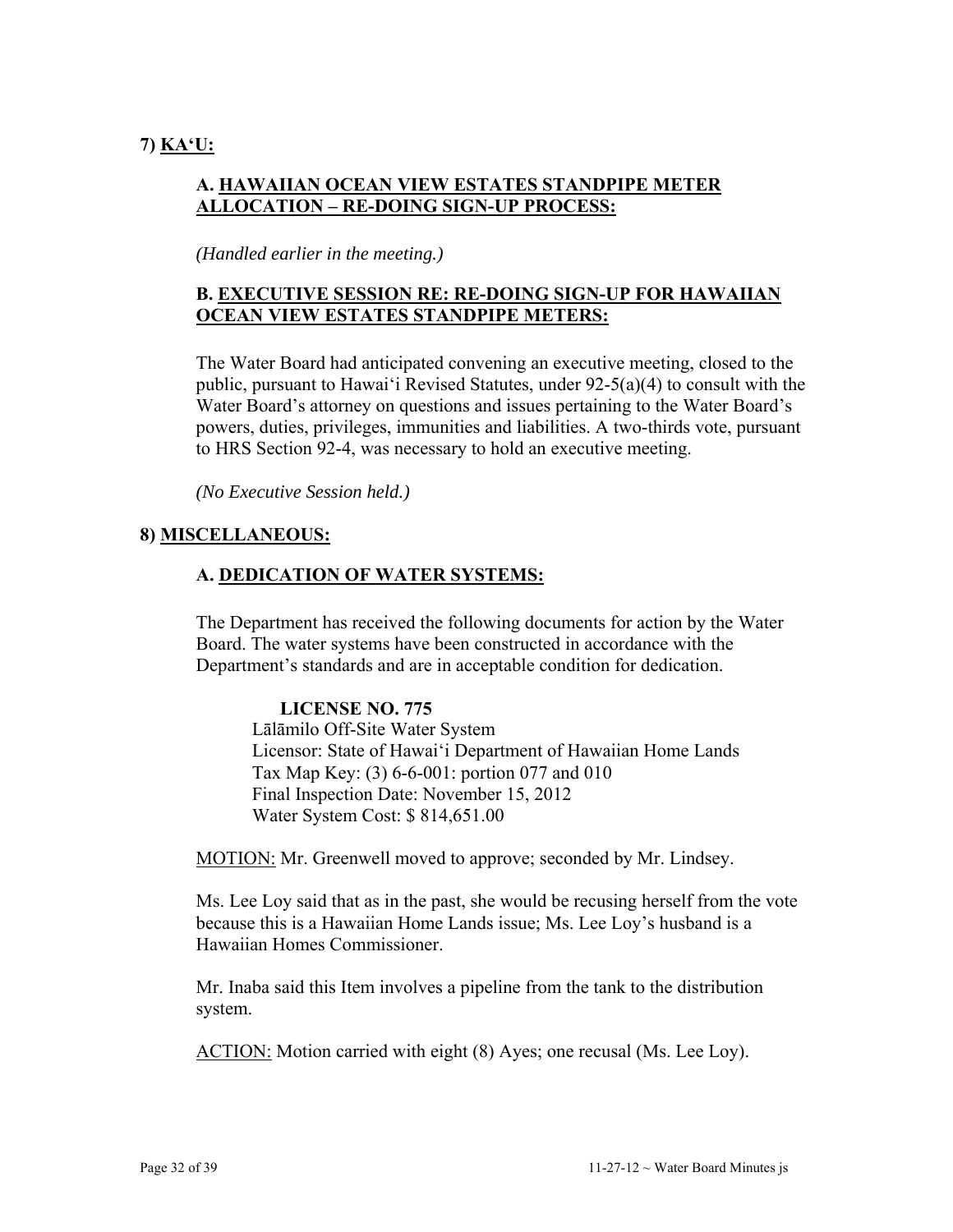## **B. AD HOC FINANCE COMMITTEE REPORT:**

Mr. Taniguchi said his Committee had not met, but he met with the Honolulu Board of Water Supply's Chief Financial Officer to discuss their handling of DWS's billing. As of right now, Oahu cannot handle DWS's billing due to internal challenges on Oahu, but there is a possibility that it could happen in the latter part of 2013. There will be more information at a later date, he said.

## **C. PROPOSED RULE CHANGES TO DEPARTMENT OF WATER SUPPLY RULES 3-5 AND 3-11, REGARDING NEED FOR COMPLIANCE WITH ALL LAWS, RULES AND REGULATIONS:**

The Department proposed adding the following language to Rules 3-5 and 3-11 (a Ramseyer version of the proposed rules is available on the Department's website):

3-5 (15): An applicant for water service from a Department of Water Supply standpipe facility shall pay a fee, prior to installation, equal to the Department's estimate of the cost to install, maintain and remove the meter. In addition, the applicant shall pay the monthly standby and consumption charge at rates established by the Board. **All applicants/consumers shall comply with all applicable federal, state and county laws, rules and/or regulations.**

3-11(2) Water service may be discontinued for any of the following reasons: **(b) Noncompliance with federal, state and county laws, [R]rules and [R]regulations. If the consumer fails to comply with any applicable federal, state or county, laws, rules and/or regulations, [of these Rules and Regulations], the Department has the right to discontinue service…** 

MOTION TO AMEND: Mr. Taniguchi so moved; seconded by Mr. Perry.

The Manager-Chief Engineer said these amendment were basically to allow DWS to more easily administer the Rules and Regulations regarding shut-offs and removal of meters. It would also give the Department and the Water Board more latitude to go to the Public Hearing process, he said.

Mr. Greenwell asked how these amendments tied in to criminal activity. He gave the example of a tenant on leased land who is growing marijuana or some other illegal activity. He asked what happens to the land owner, in whose name the water meter is registered.

Ms. Garson said that in that case, the water service would be discontinued.

The Manager-Chief Engineer said he would defer to Ms. Garson, but he believed that the amended rule allows DWS to discontinue service if the water is being utilized to engage in illegal activity. He believed the amended rule gives DWS every right to discontinue water service in such cases.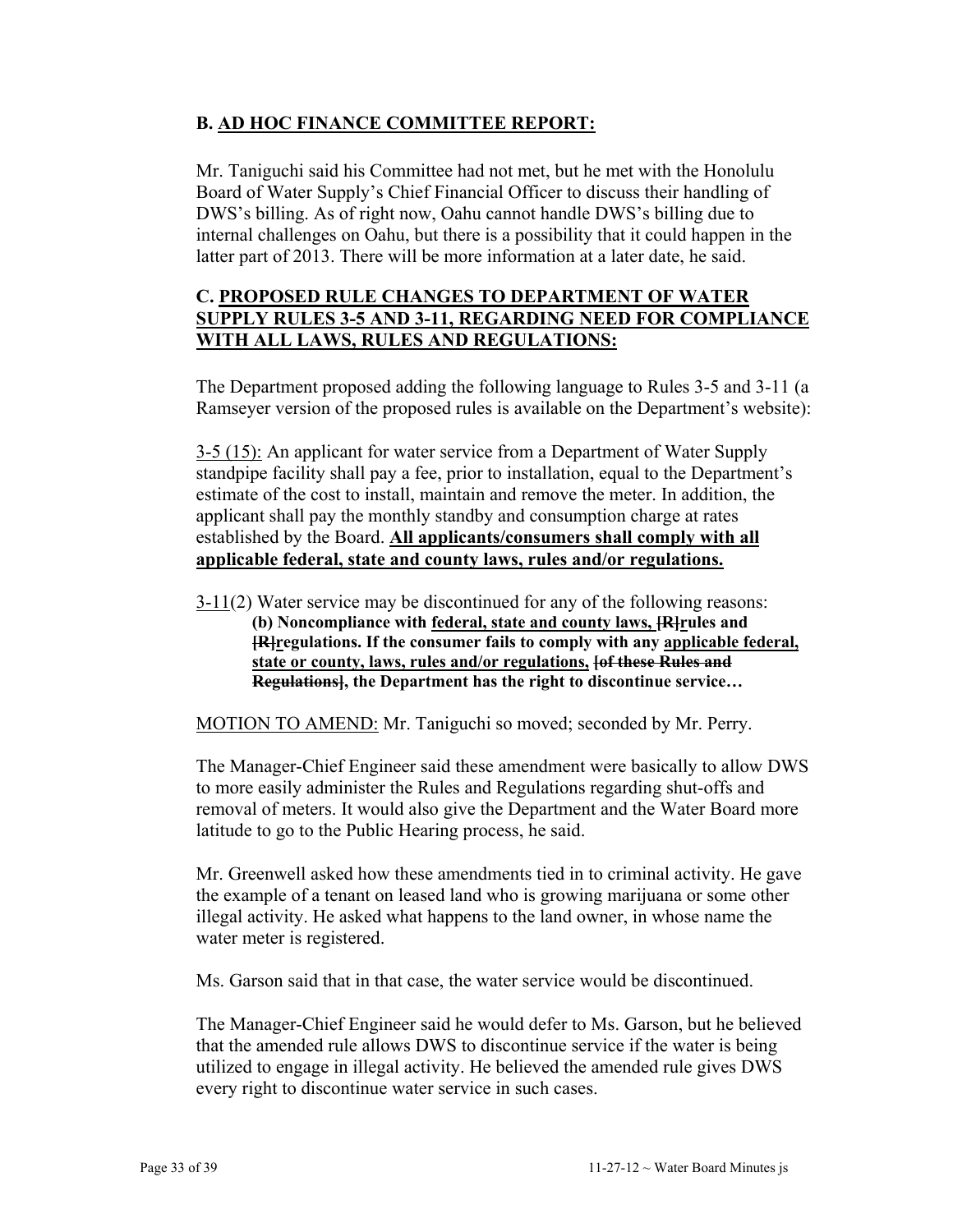Mr. Greenwell asked whether the Police Department comes to DWS to tell the Department to shut the water off in such cases.

The Manager-Chief Engineer said the amended rule would probably allow that.

Ms. Garson agreed that it probably would allow that. She said that DWS would send out a shut-off notice for non-compliance with this rule, and then there would be a Contested Case Hearing; that would be the process.

Mr. Robinson noted that he had been through situations where he was the representative of a lessor, and the lessee (tenant) had committed illegal activities on the property, primarily drug-related. In such cases, the Attorney General sends the lessor a letter saying that the State will confiscate the property. When an individual is involved, the Attorney General sends that person notice that the State intends to confiscate the property. The State has confiscated properties in quite a few cases that Mr. Robinson is familiar with. He noted that if DWS put it into its rules that the water would be shut off when water is used to conduct illegal activity, this would also be covered by the Attorney General's ability to seize property for illegal activity.

Ms. Garson said she believed the seizure laws were different; she was not sure how these laws would affect DWS. If the Attorney General writes to DWS saying that illegal activity has taken place on a property and if the Attorney General requests that DWS shut off the water, the Attorney General would probably go through the same process, i.e., send a shut-off notice and then hold a Chapter 91 Hearing, she said. Ms. Garson said the amended rule changes are in two different parts: Rule 3-5 (15) involves the standpipe facilities, and Rule 3-11(2) involves everybody else among DWS's household users. Originally, the idea was that there lacked any specific language in Rule 3-5 (15) regarding use of the standpipe facility in a manner contrary to law; the idea was to have language to be able to terminate service.

Mr. Greenwell said that while he saw where this might be necessary, he did not want DWS or the Water Board to be in a position to, for example, shut off water if the Planning Commission reports an illegal bed and breakfast operation. He envisioned DWS being told by multiple agencies what to do if such a rule were in place.

The Manager-Chief Engineer said that water service could continue until the Planning Commission or the courts prove that illegal activity took place on the property; with such a judgment, DWS would be safe in discontinuing service.

Ms. Garson said that Mr. Greenwell made a very good point. That is why the Department is bringing this to the Board, to see whether or not changing the rules is something the Board wants to do. She said the proposed amendments to the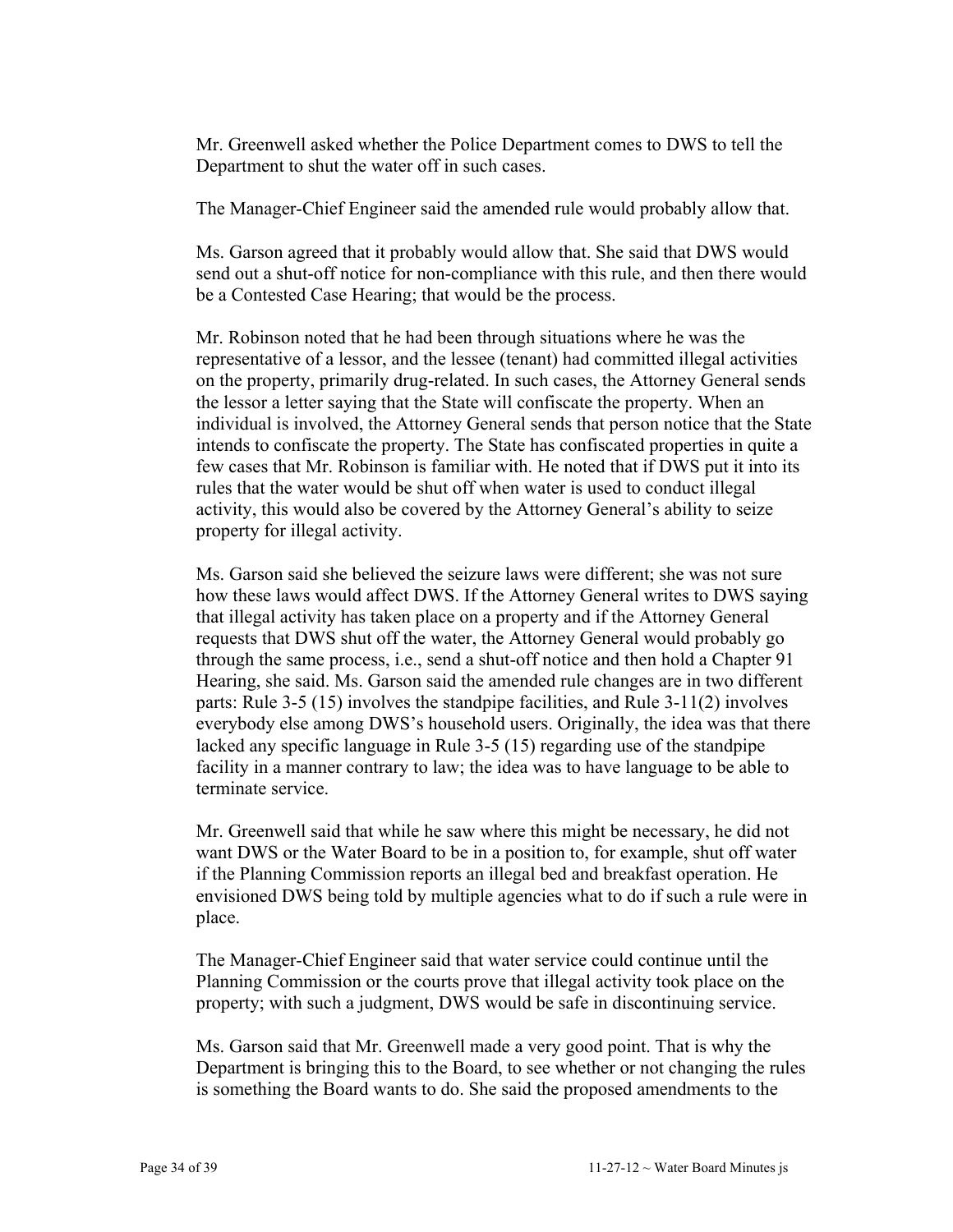rules come up amid allegations that people hauling water from the Ocean View standpipes are not properly licensed by the PUC, in accordance with State statute. The question is whether the Board wants to amend the rules to allow DWS to terminate service in such cases.

The Manager-Chief Engineer said that if the PUC reports to DWS that a certain business is not in compliance, DWS can probably discontinue water service. DWS will not be the ones proving illegal activity; it is not in DWS's or the Water Board's jurisdiction. If an agency shows DWS documents that show illegalities were done, DWS will have no choice but to discontinue water service, he said.

Chairperson Meierdiercks said that he does not believe the Board or DWS want the responsibility of policing such activity.

The Manager-Chief Engineer agreed.

Mr. Taniguchi asked what brought these proposed amendments about. He said that if the amendments were for a specific purpose, then the language should state it specifically. He said that if there is forfeiture of property involved, the water bill will go unpaid – and the water will be shut off anyway. He did not think such broad language was called for; if the problem was illegal hauling, the language should state "illegal hauling." Such far-reaching language will make everything fall back on DWS, and it will be opening up a can of worms, he said.

Mr. Robinson agreed; next thing, DWS is going to be told by the Department of Health to shut off the water because somebody is running an illegal kitchen. He did not want DWS to be involved in enforcement.

Mr. Perry asked what would be the consequences of *non-action* on the proposed amendments to the rules.

Chairperson Meierdiercks said that would mean that the rules stayed as written, as-is. If the Board votes against the Recommendation to approve the rule changes, then the rules will stay the same as before; no changes will go into effect.

Ms. Garson said that was correct; if the Board wishes more specific language to add a "hammer" to impose shut-offs, that would be fine.

Mr. Robinson sought to make a Motion.

Chairperson Meierdiercks said there already was a Motion on the floor, to accept the proposed changes to the rules. He called for the question.

ACTION: Motion failed by eight (8) Nays; one (1) Aye (Mr. Kaneshiro).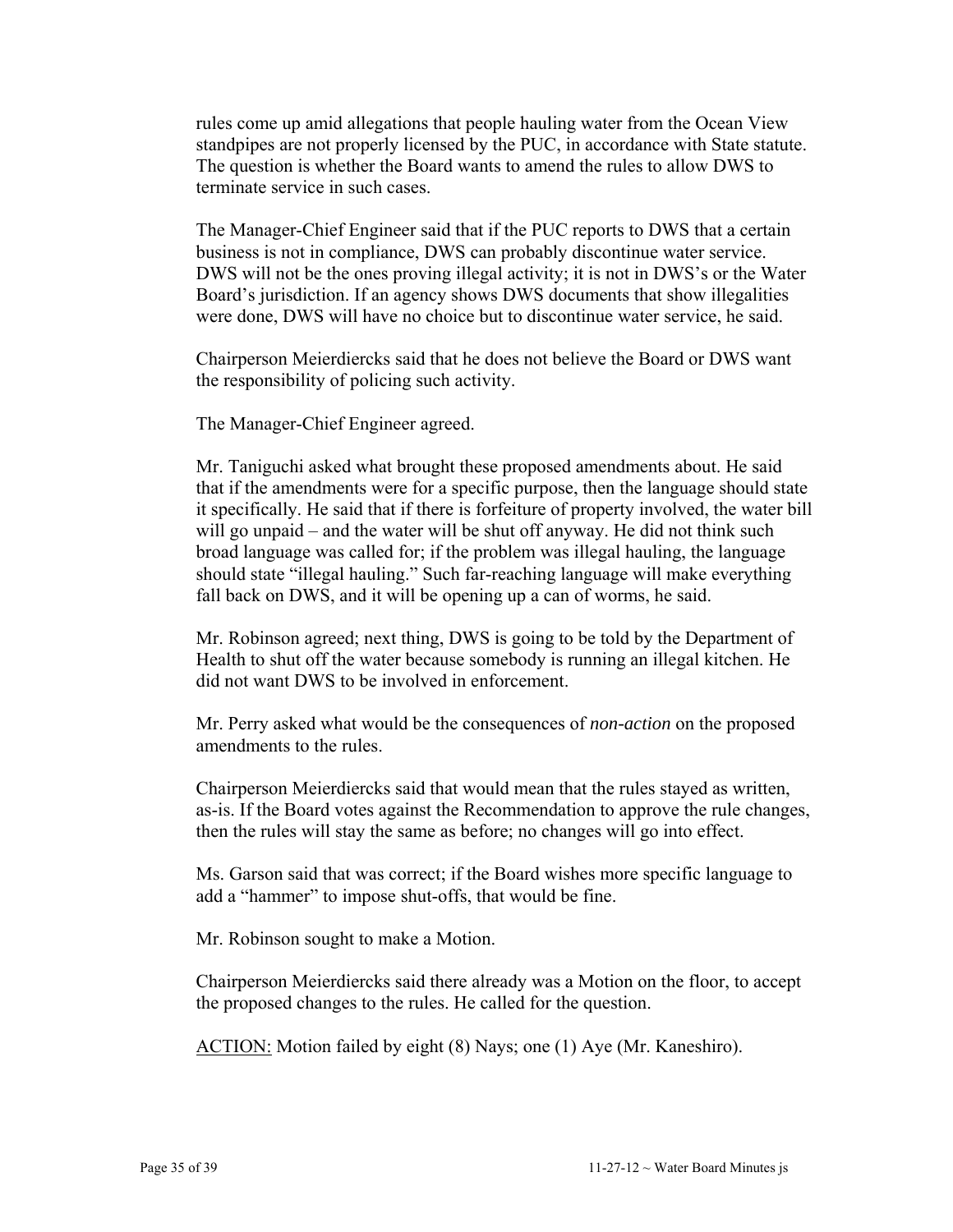Chairperson Meierdiercks confirmed that the Motion failed, and therefore the rules would remain unchanged.

# **D. ENERGY MANAGEMENT ANALYST UPDATE:**

Ms. Myhre presented an abbreviated version of her Green Initiatives Report. The summary showed that DWS's energy usage was at a similar rate to last year's usage, and the price of electricity has remained about the same during the entire year.

Mr. Perry asked where DWS's 610 leak detection devices were located, and whether most of them were in Hilo.

Ms. Myhre said the devices were strategically placed as a function of infrastructure, where they are likely to find leaks, such as in older pipes in Hilo. DWS's old perma-loggers have been replaced, she noted. She said the leak detection devices were located all over the island.

Mr. Perry said he assumed the devices were located close enough to each other, on systems that need them.

Ms. Myhre turned to the Hawai' County Energy Advisory Commission, which has worked with the Kohala Center on a five-year road map towards sustainability. The road map can be viewed at [www.hawaiienergyplan.com,](http://www.hawaiienergyplan.com/) and Kohala Center is seeking comments on the document until December 5. The document describes initiatives in transportation, renewable energy, energy efficiency, five-year costs, etc.

Regarding the Lālāmilo Wind Farm, DWS is currently reviewing requests for information from three offerors, who the Department asked to provide questions about the Request for Proposals (RFP). DWS is responding to their question, Ms. Myhre said. The offerors have a deadline of January 5 to submit their proposals, which DWS will review. DWS will then interview the offerors, and allow them time to amend their proposals. The final decision will probably be made in March.

Ms. Myhre said that DWS had written a letter to HELCO, recognizing their efforts in helping DWS on several issues around the island where DWS is doing trouble-shooting.

## **E. MONTHLY PROGRESS REPORT:**

No discussion.

# **F. REVIEW OF MONTHLY FINANCIAL STATEMENTS:**

No discussion.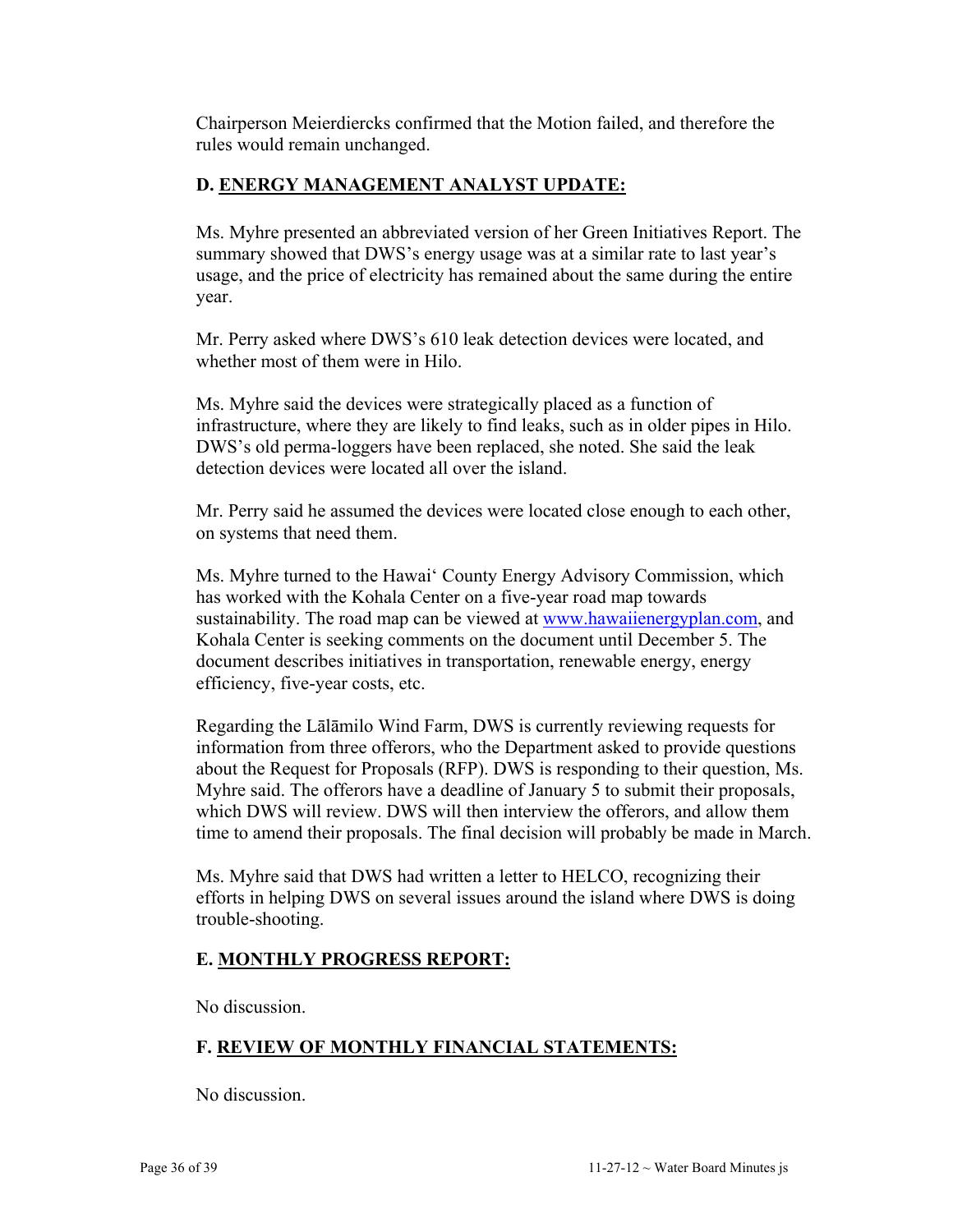#### **G. MANAGER-CHIEF ENGINEER'S REPORT:**

The Manager-Chief Engineer provided an update or status on the following:

- 1) Palani Road Transmission Waterline Project Mr. Inaba said that some clean-up at the new 935 site remains to be done, while the 595 site is cleaned up and looks good. There are some warranty issues, including a meter that is not functioning properly. DWS is in contact with the manufacturer to get it replaced. All of the major work has been completed. As noted earlier, better water from Palani is now flowing down into Kailua town. The Manager-Chief Engineer said that Microlab personnel are collecting data to ensure that the water quality is improving, now that the mauka water is coming down into Kailua town. There is baseline data regarding the existing chlorides; DWS wants to see the chloride content drop thanks to the mauka water coming in.
- 2) Kawailani Tank update Mr. Inaba has been in weekly contact with the general contractor, who has not gotten responses from one of his sub-contractors. DWS will be discussing its options with Corporation Counsel, to see what action can be taken to move things along. Mr. Inaba said he had spoken with the contractor twice in the last week. The Manager-Chief Engineer agreed that DWS needs to see what its options are, to push for this project to be completed. The electrical contractor still has to do some revisions. The general contractor did get a response from the painting sub-contractor, but the painting subcontractor is still looking into a different paint for the exterior of the tank. The general contractor is looking for a new fencing subcontractor. Mr. Taniguchi asked who hired the general contractor. Mr. Inaba said this was the original contractor. Mr. Taniguchi said he thought DWS hired a new contractor. Mr. Inaba said no, a different contractor was hired by the consultant only to do the remedial work to repair the roof; DWS is still working with the original contractor.
- 3) Pu'ukala/Kona Ocean View Properties Subdivision Improvement District Update – Mr. Inaba said that DWS expects to go out to bid for this project next month, and will open bids in January. The original plan was to open bids in December, but could not due to the need to modify documents.
- 4) Public Information and Education Specialist Update Ms. Aton noted that DWS participated in de-briefings at Civil Defense after the October 27 tsunami emergency. DWS had water main breaks in Kona on November 7 and in Hilo on November 15. After those incidents, DWS updated its list of procedures and software as a follow-up to those experiences and responses. DWS held several meetings in Ocean View regarding the Recommendation on
- 5) Employee of the Quarter Mr. Ikeda introduced the Employee of the Quarter for the Third Quarter, Mr. Bob Ravenscraft, who is the supervisor for Kona District. Mr. Ravenscraft has dealt very well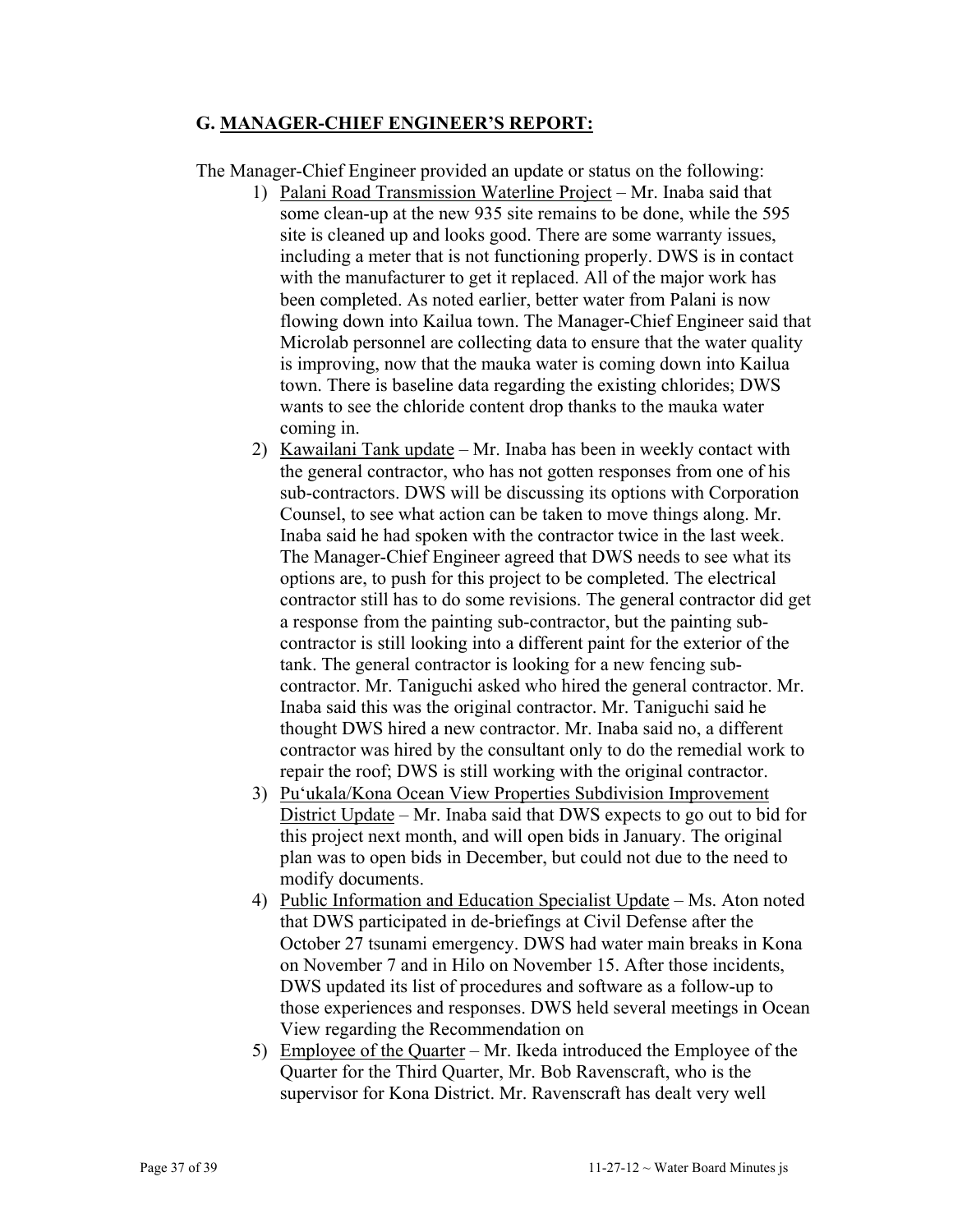under pressure amid disasters such as the 2006 earthquake and multiple well failures in Kona over the past year. Mr. Ravenscraft has served in DWS for almost 25 years, working his way up from the position of Waterworks Helper to his current position heading operations in Kona. Mr. Ravenscraft said all the credit is due to his dedicated crews in the field.

Mr. Taniguchi, turning to the Chapter 11 bankruptcy of Naniloa Volcanoes Resort, asked how DWS was handling it.

The Manager-Chief Engineer said DWS was not doing anything special on this case; the Department is just waiting to see how the proceedings play out. Once DWS receives notice of a bankruptcy, the Department is put on notice that DWS cannot shut off water service.

Ms. Garson said that Customer Service handles a lot of bankruptcies, and is very familiar with the process, whereby there are pre-petition and post-petition accounts established.

#### **H. CHAIRPERSON'S REPORT:**

Chairperson Meierdiercks asked the Board to go over the Wai'aha Agreements ahead of the December meeting.

Pending a possible determination by the Legislative Auditor, the venue for the January meeting will be determined at the December Board meeting

#### **9) ANNOUNCEMENTS:**

#### 1) **Next Regular Meeting:**

The next meeting of the Water Board will be held at 10:00 a.m. on December 18, 2012, at Department of Water Supply, Operations Center Conference Room, 889 Leilani Street, Hilo, HI.

#### 2) **Following Meeting:**

The following meeting of the Water Board will be held at 10:00 a.m. on January 22, 2013, at a venue to be announced.

#### **10) ADJOURNMENT**

ACTION: Mr. Taniguchi moved to adjourn; seconded by Mr. Greenwell; and carried unanimously by voice vote.

Chairperson Meierdiercks adjourned the meeting at 12:38 p.m.